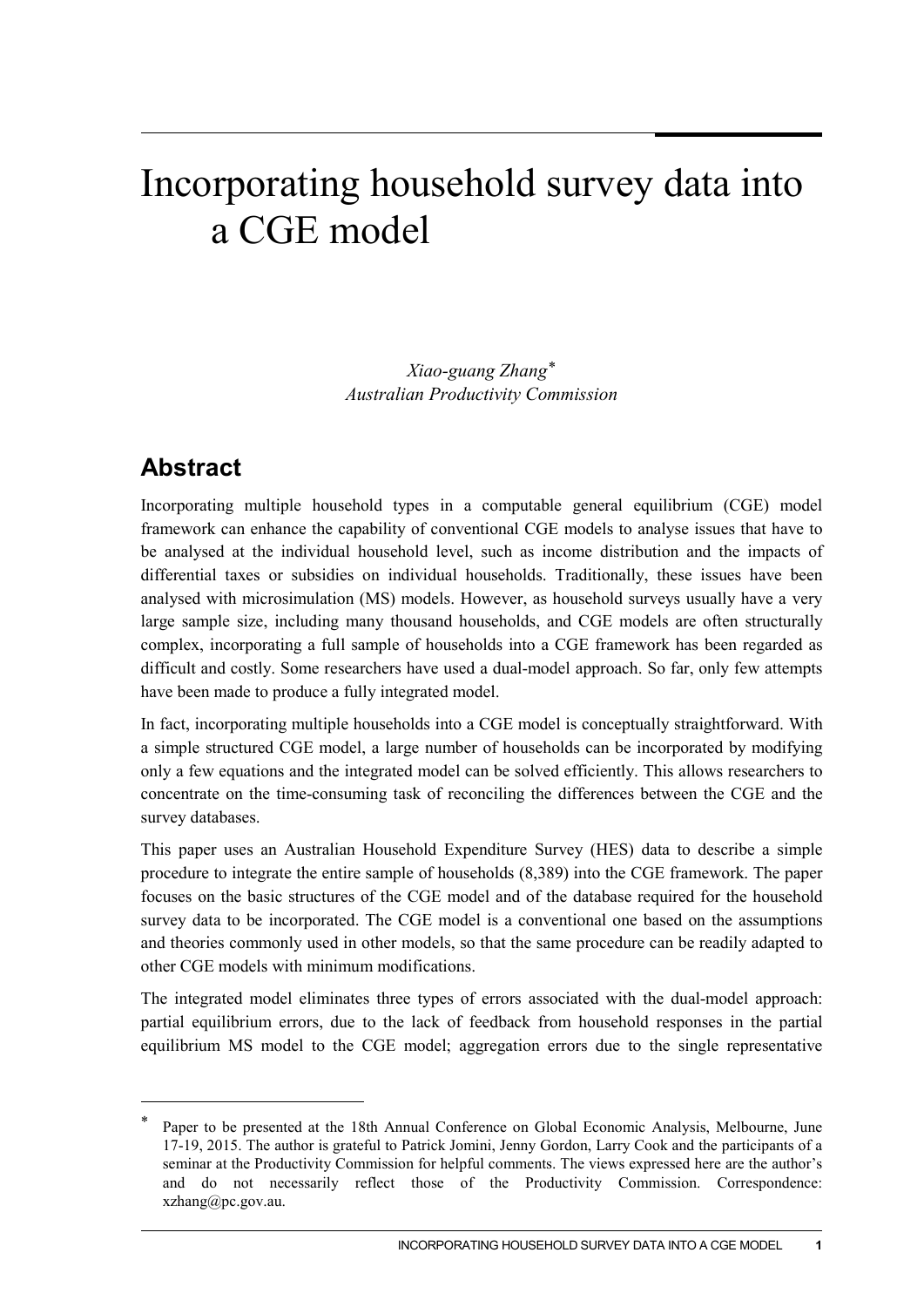household in the CGE model and the multiple households in the MS model; and inconsistency errors caused by the two different databases used by the two models.

The resulting model provides an efficient framework to analyse the distributional effects of policy changes, while accounting for behavioural and CGE effects. It can also be used to analyse the effects of detailed tax and transfer policies on individual households.

# **Incorporating household survey data into a CGE model**

Incorporating multiple household types in a computable general equilibrium (CGE) model framework can greatly enhance the capability of conventional CGE models to analyse issues that have to be analysed at the individual household level, such as the distributional effects of policy changes and the impacts of differential taxes or subsidies for individual households. The ultimate goal for this effort is to integrate the income and expenditure details for a full sample of households, as recorded in national surveys.

Household surveys usually have a large sample size, ranging from thousands to tens of thousands of individual households. Incorporating such a large sample of households into an already complex CGE model framework has been a challenging task. Early efforts were hampered by computational constraints and complex model structures. As a result, the number of households incorporated in most integrated models was limited to no more than a few dozen representative household groups.[1](#page-1-0)

The behavioural micro-simulation (MS) model has been considered a more appropriate tool for income distribution analysis and to capture the behaviour of individual households. This is because behavioural MS models have simple and flexible structures, which make it easy to handle a large number of individual households from survey data sets. That said, behavioural MS models are partial equilibrium in nature: they cannot account for broader and feedback effects such as the changes in goods and factor prices, and other macro variables. This led researchers to adopt a two-model approach.<sup>[2](#page-1-1)</sup> In this approach, a CGE model is linked with a MS model that is based on household survey data. Output from the CGE model, such as changes in goods and factor prices, are imposed on the MS model to estimate the effects on household budgets. Feedback to the CGE model can also be implemented if iterative links are established between a set of selected variables used in both models.

However, this two-model approach has its own limitations, due to the fundamental differences between the two models and between their databases. First, the two models differ in nature: CGE models are general equilibrium while the MS models are partial

<span id="page-1-0"></span><sup>1</sup> See Lofgren *et al*. 2004 for a summary of this approach.

<span id="page-1-1"></span><sup>2</sup> The two-model approach, also called "layered approach", remains popular, particularly, among researchers who wish to retain the key ingredients of the MS models (see Davies, 2009, for a survey of this approach to income distribution analysis).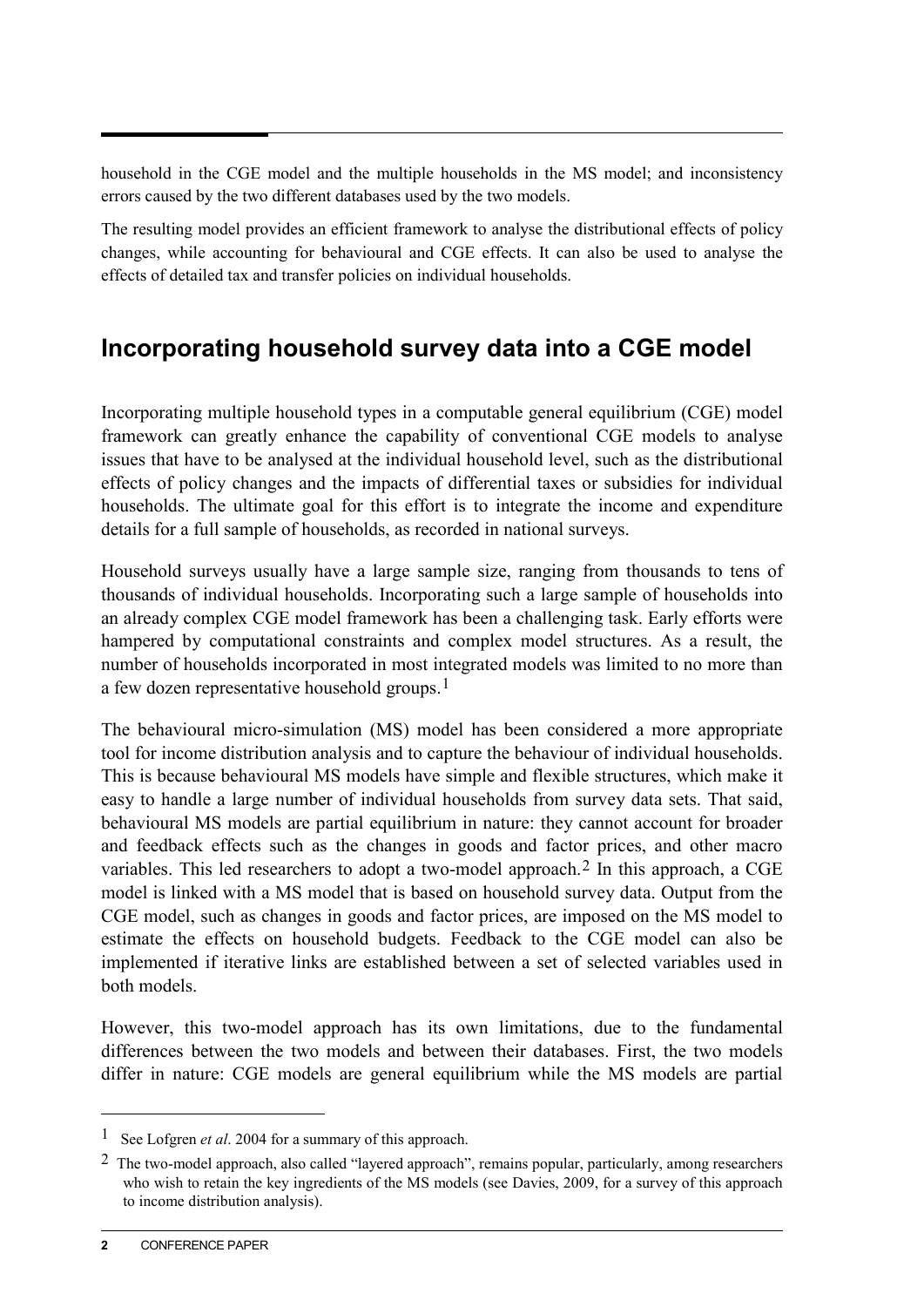equilibrium. The two models also differ in their assumptions about household behaviour: CGE models with representative households assume that all households within a group behave uniformly, while in MS models there is much more diversity in household behaviour. These differences may cause the households in the two models to respond differently to the same policy change. Moreover, the two models have their own databases, which differ in size and composition. These differences and inconsistencies create problems in the interpretation of simulation results, even for the models that are linked iteratively. For example, one is unable to distinguish which part of the simulated impacts results from the feedback effects and which part results from data inconsistencies or aggregation errors.

As the differences between the two models are fundamental, the only solution to resolve the inconsistency problem is to make two models and their databases consistent with each other. If a two-model approach is preferred, a MS model and its database (survey data) may be taken as given and a CGE model needs to be built around the given MS model and the survey database to ensure full consistency. Alternatively, an integrated CGE-MS model approach may be an option, in which, a CGE model and its database are taken as given and household survey data need to be adjusted so that they can be fully integrated into the CGE framework. Unlike the two-model approach, the integrated approach is a single model approach: the MS model is absorbed into the CGE framework and becomes part of a general equilibrium model. That said, this usually involves losing some of the detail in the MS model.

The first attempt at an integrated approach was Decaluwé, *et al*., (1999), which used a stylised CGE model with fictitious household data to test the feasibility of an integrated model. This study inspired a number of studies on income distribution in the early 2000s to integrate full samples of households into more sophisticated CGE models for policy analysis. Cogneau and Robillard (2001) integrated 4,508 households into a simple, threesector model of Madagascar to analyse the impacts of different growth strategies on poverty and income distribution.[3](#page-2-0) Cockburn (2006) integrated a sample of 3,373 households from a Nepal Living Standard Survey into a CGE model with 15 sectors and 3 regions to analyse the impacts of trade liberalisation on poverty.[4](#page-2-1) Cororaton and Cockburn (2007) built a model of the Philippines with 12 sectors and added a sample of 24,797 households from the Family Income and Expenditure Survey, to analyse the impacts of eliminating all import tariffs on household incomes. This 12-sector model was later extended to 35 sectors in Cockburn *et al*. (2008).[5](#page-2-2)

The integrated model has not been widely adopted. This is probably because the data reconciliation and model modifications required have been costly, especially if the CGE

-

<span id="page-2-0"></span><sup>3</sup> Both models are highly stylised and not for detailed policy applications. The Decaluwé, *et al*., (1999), model is used as a proof of concept and the Cogneau and Robillard (2001) model does not include a government sector or taxes.

<span id="page-2-1"></span><sup>4</sup> Cockburn's work was first reported in two working papers published in the early 2000s (2001, 2002).

<span id="page-2-2"></span><sup>5</sup> The original work on this model was presented by Corong and Cororaton at a conference in 2007.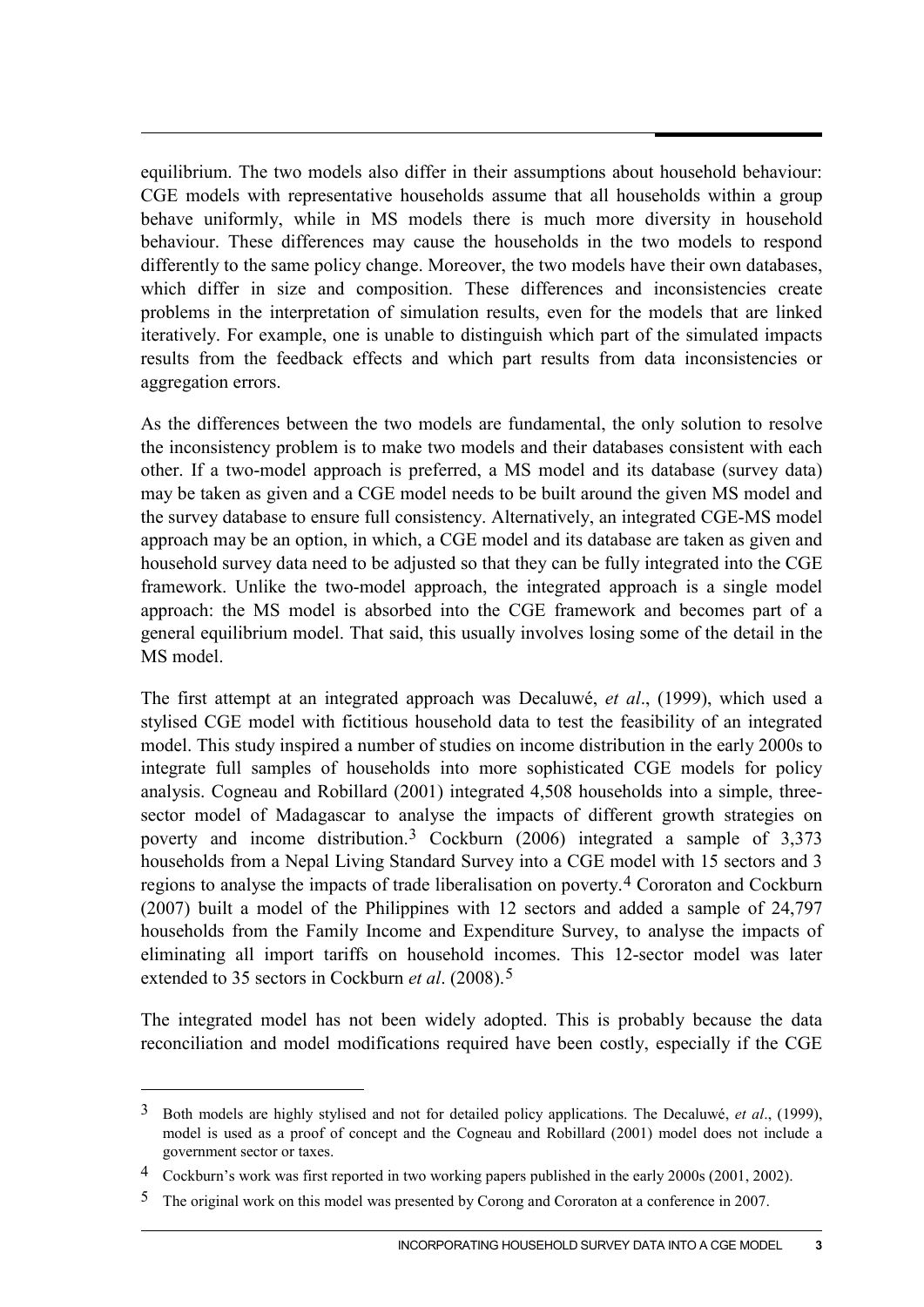structure is large and complex. The integration procedure can result in a model too big to solve in a timely fashion.<sup>[6](#page-3-0)</sup>

In fact, incorporating a large number of households into a CGE model is conceptually straightforward. With a simple structured model, a large number of households can be incorporated by modifying only a few equations to link individual households with the aggregated household in the CGE model; the integrated model can maintain the simplicity of the original structure and be solved efficiently. Although we refer to the model used here as 'simple', it contains many more of the features of a 'standard' CGE model based on a national input-output table than the models mentioned above  $7 - it$  $7 - it$  it is similar to the structure of the ORANI suite of models.<sup>[8](#page-3-2)</sup> The relative simplicity of the code used to implement it allows researchers to concentrate on the more time-consuming task of reconciling the differences between the CGE and the survey databases.

This paper uses an Australian Household Expenditure Survey (HES) dataset as an example to describe a simple procedure to integrate an entire sample of households (8,389) into a CGE model with 54 sectors and 8 labour occupations. As a proof-of-concept paper, the main focus is on the simple structure of the CGE model and database that facilitate the integration of household survey data. Although structurally simple, the model used is similar to many available CGE models, so that the procedure proposed can be readily implemented in other CGE models. That said, the relative simplicity of the CGE implementation is a key factor in facilitating the process described here.

The remainder of the paper is organised as follows. The next section outlines the structure and the database of the CGE model used for integration. It is followed, first, by the description of a simple and practical procedure for reconciling the CGE and household survey datasets, and then, the modifications of the conventional CGE model required for household integration. Test simulations are conducted to compare results from the integrated model and from the two-model approach (the original single-household conventional model, linked with the same household data). The differences in the simulations reveal aggregation and inconsistency errors, inherent to the two-model approach. Some concluding remarks are made in the last section with suggestions on future directions for the development of integrated models.

<span id="page-3-0"></span><sup>6</sup> For example, the original version of an integrated Philippine model, PHILGEM, with 240 sectors, 10 labour occupations and 42,094 households is considered to be "far too big to solve" (page 85, Corong and Horridge, 2012).

<span id="page-3-1"></span><sup>7</sup> Some simplifications are also made to focus on the method and results of integrating household data. Other assumptions might be preferable in a model to be used in policy analysis.

<span id="page-3-2"></span><sup>8</sup> Developed by the Centre of Policy Studies at the Victoria University, Australia.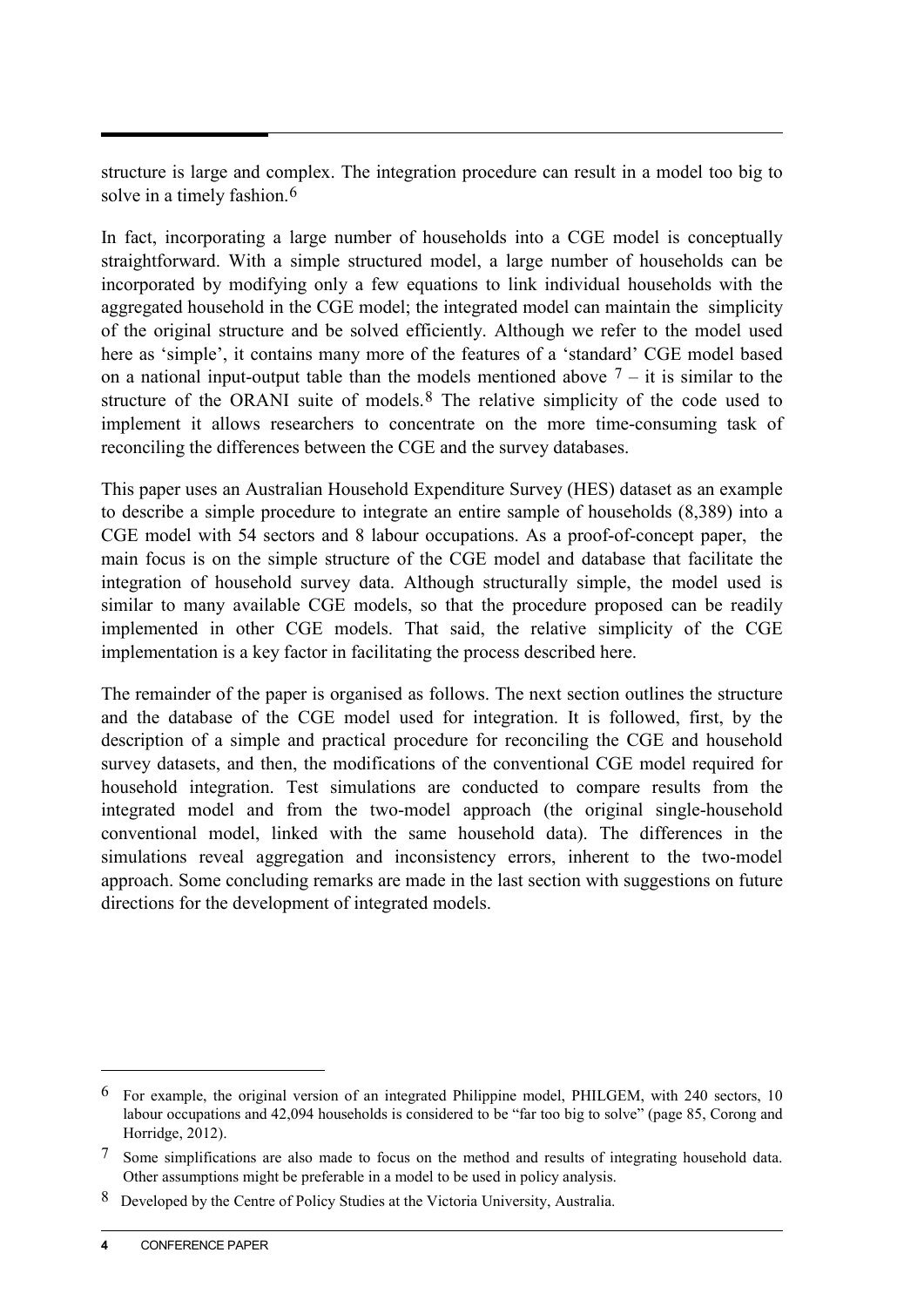# **A simple CGE model**

In this section, we use data from an existing CGE model database to build a simple structured national model to use as a base to incorporate multiple households.

### **Database**

The model used in this paper is built on the basis of a national input-output table, aggregated from an early version of the MMRF model of the Australian economy (Peter, *et al*. 1996).[9](#page-4-0) The input-output table includes 54 single-output industries and 8 labour occupations. An aggregated version of this table is shown in figure 1.

Industries (aggregated in the first column) use domestically produced and imported intermediate goods in production. Domestically produced goods (the first row) are used as intermediate inputs by industries and by other users: investors by industry, a representative household and government. Some products are exported, and some can be used as transport margins, which are added to the basic price of products.

|          |                 | Ind    | inv   | hou    | gov   | exp   | mgn   | Total   |
|----------|-----------------|--------|-------|--------|-------|-------|-------|---------|
| Products | dom             | 258463 | 60849 | 169428 | 77688 | 67578 | 97716 | 731723  |
|          | 1 <sub>mp</sub> | 48544  | 11712 | 17684  | 159   |       |       | 78099   |
| Margins  | dom             | 22558  | 2137  | 33206  |       | 8994  |       | 66895   |
|          | 1 <sub>mp</sub> | 11542  | 3734  | 15545  |       |       |       | 30821   |
| Taxes    | dom             | 8593   | 427   | 14252  |       | 360   |       | 23632   |
|          | 1 <sub>mp</sub> | 2362   | 492   | 3133   |       |       |       | 5987    |
| Factors  | lab             | 231339 |       |        |       |       |       | 231339  |
|          | cap             | 102271 |       |        |       |       |       | 102271  |
|          | lnd             | 3787   |       |        |       |       |       | 3787    |
|          | oct             | 42263  |       |        |       |       |       | 42263   |
|          | Total           | 731723 | 79351 | 253248 | 77847 | 76932 | 97716 | 1316818 |

### Figure 1 **Aggregated input-output table in basic prices (AUD million)**

Notes: 1. Basic values of imports (78099) include import tariffs (5751).

2. oct is the unspecified 'other cost ticket'.

*Source*: Derived from a MMRF database.

<u>.</u>

<span id="page-4-2"></span>As the main owner of primary factors, the household receives factor incomes. Household primary income is divided between consumption expenditure and savings. Government collects various taxes and uses this income to pay for expenditures on goods and services.

The input-output table reveals a government budget deficit of 42,477,<sup>[10,](#page-4-1)[11](#page-4-2)</sup> which needs to be financed. In the absence of additional information about how the budget deficit is

<span id="page-4-0"></span><sup>9</sup> This database, derived from 1993 national account data, is chosen to be consistent with the 1993 Household Expenditure Survey data used in this paper. These were chosen on the basis of ease of access.

<span id="page-4-1"></span> $10$  All figures in the text are in AUD millions, unless indicated otherwise.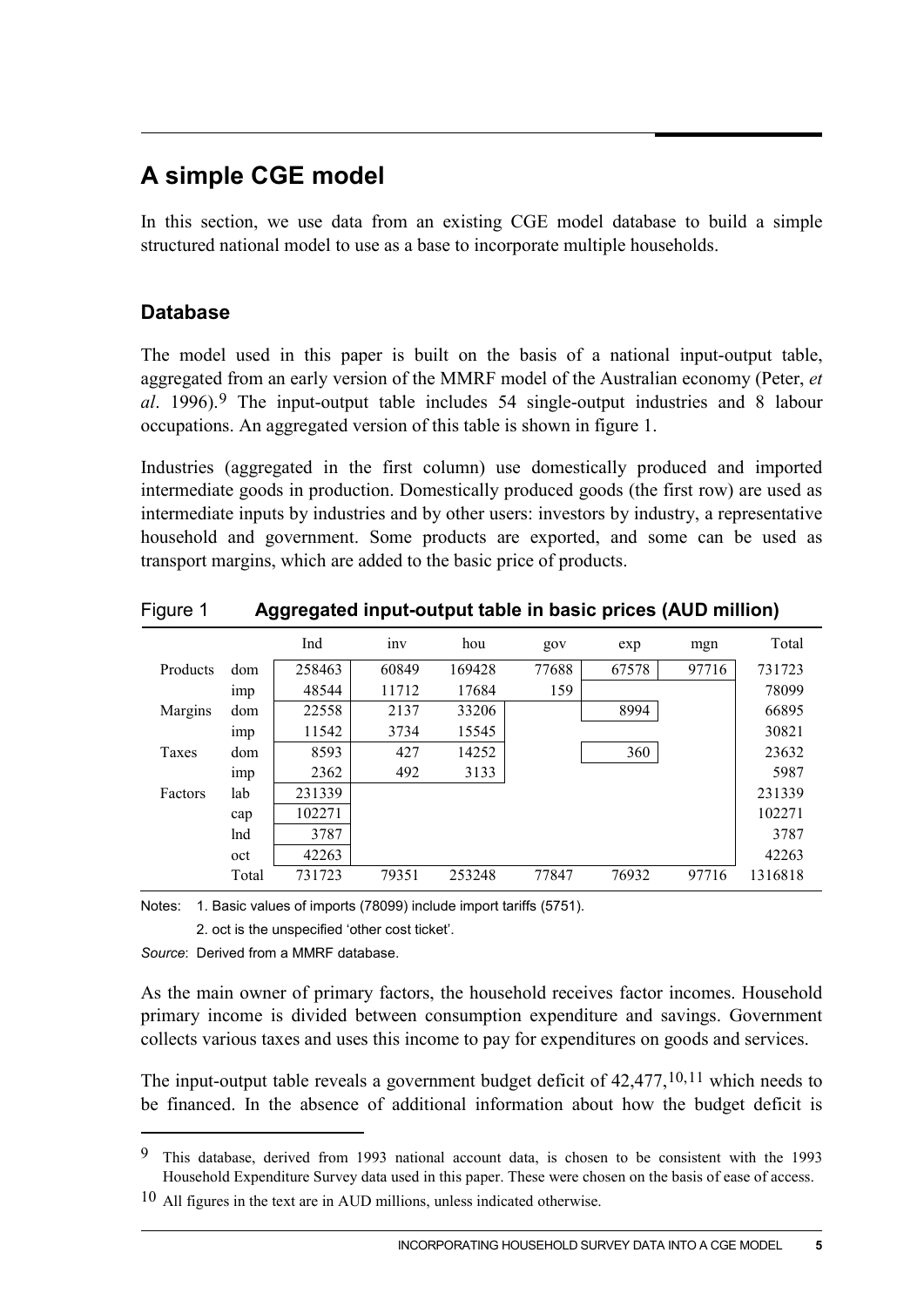financed, a simplifying assumption is made that government's budget deficit is fully financed through a lump-sum transfer from households.[12](#page-5-0) Household saving is, therefore, the difference between disposable income (primary factor income, net of the lump-sum transfer) and private consumption expenditure. As government has zero saving by assumption, household saving is equivalent to national saving.

Investment is partly funded by domestic savings. The gap between investment and saving is net foreign investment (NFI) inflow,[13](#page-5-1) which should be equal to the country's trade deficit.

The information in the input-output table and the assumed transfer payments from household to government can be combined in a social accounting matrix (SAM). An aggregated version of this SAM is shown in Figure 2. Household primary income is 379,660 (row 4 sum), taken entirely from factor income. Government income is 77,847 (row 5 sum), consisting of tax revenues 35,370 (cell 5,1) and lump-sum transfer 42,477 (cell 5,4). The expenditures of household and government are shown as the sums of columns 4 and 5, respectively. The figure also shows that total investment of 79,351 (cell 1,6) is funded by household savings of 83,935 (cell 6,4) and the excess savings is recorded as an outflow of NFI 4,584 (cell 6,8).

### **Model**

 $\overline{a}$ 

The database described above contains all the essential information required for a CGE model. A simple structured database makes the model structurally simple.

The core of the model consists of 38 equations, which are essential for model's general equilibrium solution.<sup>[14](#page-5-2)</sup> A full list of the core equations is provided in Appendix table A2. This section highlights only some key components.

<sup>&</sup>lt;sup>11</sup> The deficit is the difference between tax revenues and current expenditures.

<span id="page-5-0"></span><sup>12</sup> This assumption is made for convenience. Alternative assumption can also be made.

<span id="page-5-1"></span><sup>13</sup> Although referred to as net foreign investment inflow, this item may include the items of the balance of payments that add up to the trade deficit, including net remittances abroad and net returns to foreign capital. That said, in this model, foreign ownership of capital is not accounted for explicitly and the corresponding income is allocate to households.

<span id="page-5-2"></span><sup>14</sup> This list includes all aggregate macro accounting balancing conditions, but does not include variables and equations that are used purely for result presentational purpose, such as those aggregating quantities or averaging prices, which can be added to the models without affecting its solution.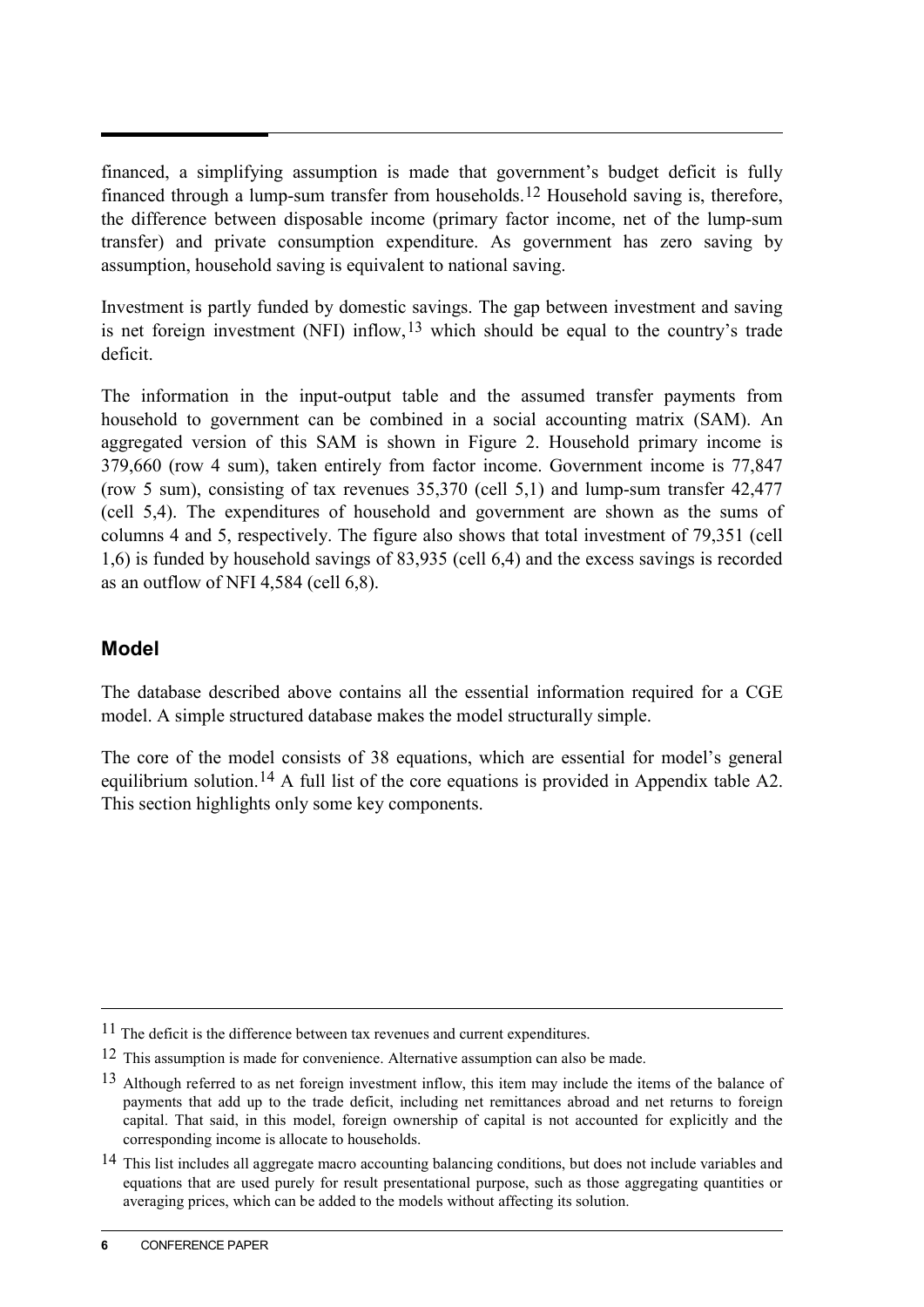| $1$ iguit $\epsilon$ | Aggregated social accounting matrix (AOD minion) |                               |                 |                       |                     |                 |                      |                |                     |        |
|----------------------|--------------------------------------------------|-------------------------------|-----------------|-----------------------|---------------------|-----------------|----------------------|----------------|---------------------|--------|
|                      |                                                  | Goods $\&$<br><b>Services</b> | Produc-<br>tion | Factor<br>income<br>3 | House-<br>hold<br>4 | Govern-<br>ment | Invest-<br>ment<br>6 | RoW.<br>CurAcc | RoW.<br>CapAcc<br>8 |        |
| Goods/Services       | I.                                               | 97716                         | 352063          |                       | 253248              | 77847           | 79351                | 76932          |                     | 937158 |
| Production           | 2                                                | 731723                        |                 |                       |                     |                 |                      |                |                     | 731723 |
| Factor income        | 3                                                |                               | 379660          |                       |                     |                 |                      |                |                     | 379660 |
| Household            | 4                                                |                               |                 | 379660                |                     |                 |                      |                |                     | 379660 |
| Government           |                                                  | 35370                         |                 |                       | 42477               |                 |                      |                |                     | 77847  |
| Investment           | 6                                                |                               |                 |                       | 83935               |                 |                      |                | -4584               | 79351  |
| RoW, CurAcc          | 7                                                | 72348                         |                 |                       |                     |                 |                      |                |                     | 72348  |
| RoW, CapAcc          | 8                                                |                               |                 |                       |                     |                 |                      | -4584          |                     | -4584  |
|                      |                                                  | 937158                        | 731723          | 379660                | 379660              | 77847           | 79351                | 72348          | -4584               |        |

Figure 2 **Aggregated social accounting matrix (AUD million)**

*Source*: Figure 1.

The model specifies the behaviours of three types of economic agents:

- A representative firm in each industry, which purchases intermediate inputs and factor services to produce goods or services. For given demand for its products and input prices, the firm uses constant-return-to-scale (CRTS) technology to minimise the costs of production.
- A representative household, which plays three roles: as factor owner, it receives factor incomes from firms; as consumer, it spends its income on goods and services to maximise its utility; and as investor, it allocates its savings across industries to maximise total returns.
- A single government sector, which collects revenue from various taxes on goods/services and from household and spend its income on transfers to households and on purchasing goods and services.

The price system of domestically produced goods consists of three layers:

- Basic price = unit cost of production, including intermediate input costs and valueadded.
- Producer price = basic price plus transport and sales margin services.
- Purchaser's price = producer price plus indirect taxes.

The basic structure of the model can be summarised in the behaviours of two type of users: users of intermediate inputs (producers) and users of final products (household, government and investor).

Industrial firm behaviour has five components (refer to table A2).

• *Industry demand for domestic and imported intermediate inputs*: a CES costminimising demand function of two variables – the given purchasers' prices and the industry demand for the composite good (eq. 1).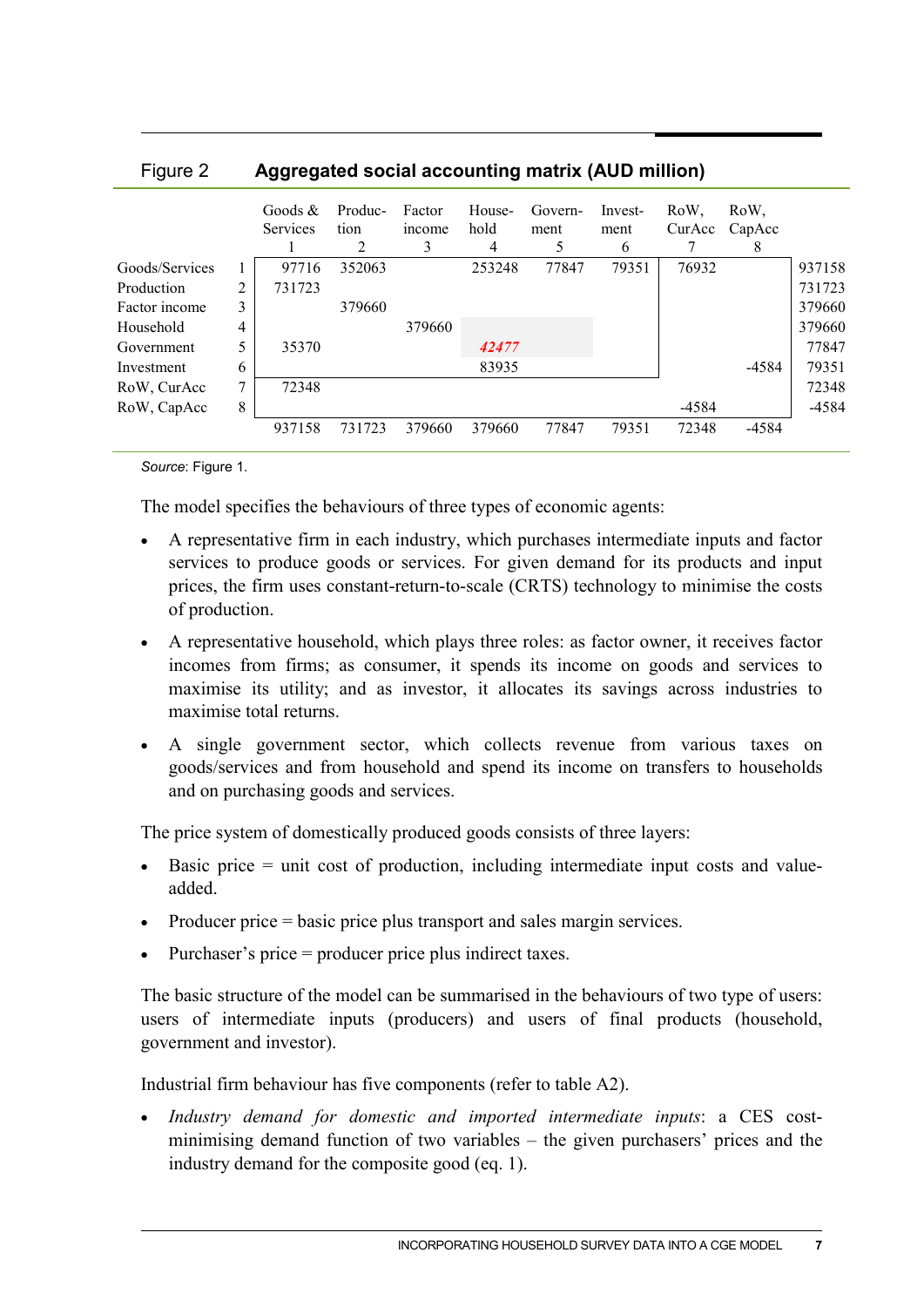- *Industry demand for composite intermediate inputs*: a Leontief cost-minimising demand function of a given industry's output (eq. 2).
- *Industry demand for factor inputs*: a CES cost-minimising demand function of two variables – their basic prices and the industry output (eqs. 6-9).
- *Industry output*: determined by the total demand for its product, due to the properties of CRTS technology (eq.11).
- *Basic price of industry output*: determined by the unit cost of production, due to the properties of CRTS technology (eq.16).

Final users' behaviours (household, government and investor) have three components.

- *Final user's demand for domestic and imported goods*: a CES cost-minimising demand function of two variables – the given purchasers' prices and final user's demand for the composite good (eq. 17).
- *Final user's demand for composite goods*: the functional form varies depending on the final user concerned. For investor in an industry, it is usually a Leontief costminimising demand function of a given quantity of capital formation, allocated by the investor (household). For government, its demand could be determined either endogenously or exogenously. For households, a number of cost-minimising demand functions can be chosen, ranging from Cobb-Douglas, CES to Linear Expenditure System. They are normally a function of two variables – the purchaser's prices of the composite goods, to be consumed, and household spending income (eq. 19).
- *Final user's income and expenditure*: as indicated earlier in the model data section, three final users all have their expenditures fully paid for by their respective incomes, and, therefore, all have balanced budgets (eqs. 26-28).

There are a number of options for the treatment of exports, depending on the assumption about the nature of exported goods. If exported goods are assumed to be identical to that designated for domestic consumption, the foreign demand for exported goods could be exogenously fixed or endogenously determined by a foreign demand function, which may be a function of the given price of exported good and a given foreign income, expressed in foreign currency.[15](#page-7-0)

In this model, all endogenous variables are uniquely defined by a single equation, except the basic prices of primary factors: labour (by occupation), capital and land. If the supplies of factors are specified exogenously, each of these basic factor prices can be determined uniquely by its market clearing condition (eqs. 33-38). As a result, the model has equal

<span id="page-7-0"></span><sup>&</sup>lt;sup>15</sup> The assumption of homogenous exports is adopted in this study, see eq. 22 in Appendix table A2. Alternatively, if exported goods are assumed to be differentiated with that designated for domestic consumption, an export supply function may be specified. For example, a CET supply function could be used to specify the supplies of domestic and exported goods. The prices of exported goods will then be determined endogenously by their market clearing conditions (see Appendix table A3 for details).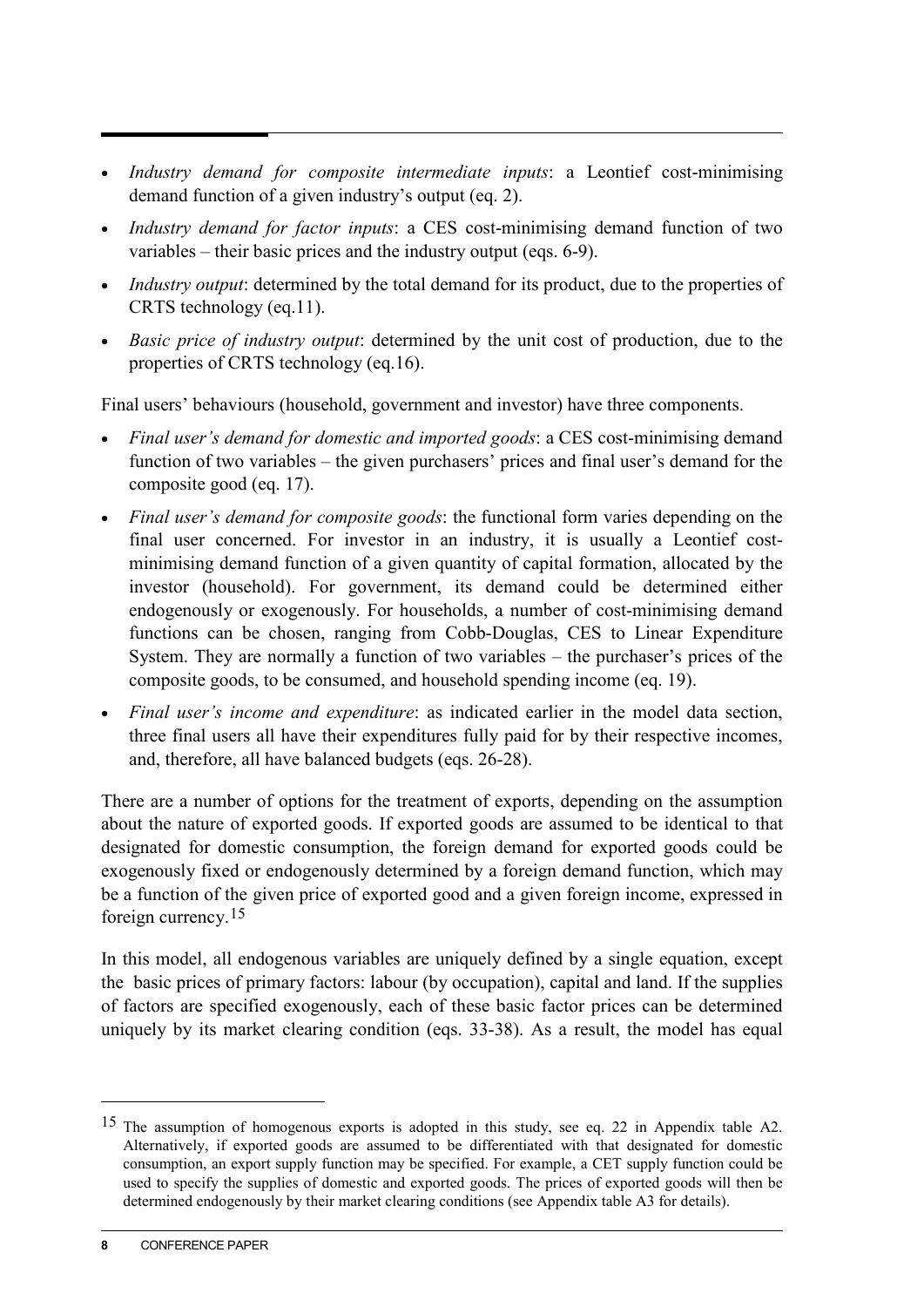numbers of endogenous variables and equations, implying a valid closure and a unique solution. This can be used as the first macro closure for the model.  $16$ 

# **Reconciling CGE and household survey data**

CGE models are based mainly on official input-output data, while household survey data are based on individual household responses to survey questions. The input-output data are processed or adjusted to be internally consistent with national account information, while the household survey data are un-processed original data and, therefore, unlikely to be consistent with national account data in the input-output table. To incorporate the household survey data into the input-output data of a CGE model requires careful data adjustments on one of the datasets, or both of them.

There is no consensus among researchers on which dataset should be adjusted to fit the other. Unlike processed national account data, either in the form of an input-output table or a SAM, the household survey data inevitably contain errors and omissions.[17](#page-8-1) One may be inclined to adjust the household survey data to fit the national account data. In practice, the issues about the data reconciliation are far more complex than those stylised perceptions. The perceived errors and omissions, or the accuracy of household survey data, vary across countries. The choice of which dataset to adjust, to a large extent, depends on one's experience with and understanding of the datasets. [18](#page-8-2)

In fact, many of the perceived errors in household survey data cannot be easily identified, let alone corrected. More importantly, any attempt to adjust one side of the household account could distort the balance for the entire dataset, creating serious problems of incoherence between the expenditure and the income sides. Since the purpose of integrating the household data into a CGE framework is to model the behaviour of individual households, it seems desirable to keep the original structure of individual households' budgets. As a principle, the integrity of the survey dataset should be respected and, therefore, any adjustment to the data be kept to a minimum, avoiding particularly any distortion to inter-household relativities and intra-household balances.

-

<span id="page-8-0"></span><sup>16</sup> This closure is designed to be simple, as it is used only to generate model's first solution for checking and validation. Alternative macro closures can be readily implemented by swapping between endogenous and exogenous variables, or adding new variables or equations, as required.

<span id="page-8-1"></span><sup>&</sup>lt;sup>17</sup> For example, in household surveys, it is more difficult to collect reliable information on income than on consumption, although consumption data also have their own problems (Deaton, 1997).

<span id="page-8-2"></span><sup>18</sup> See Cockburn (2006) and Cockburn, *et*. *al*, (2008) for examples of data reconciliation.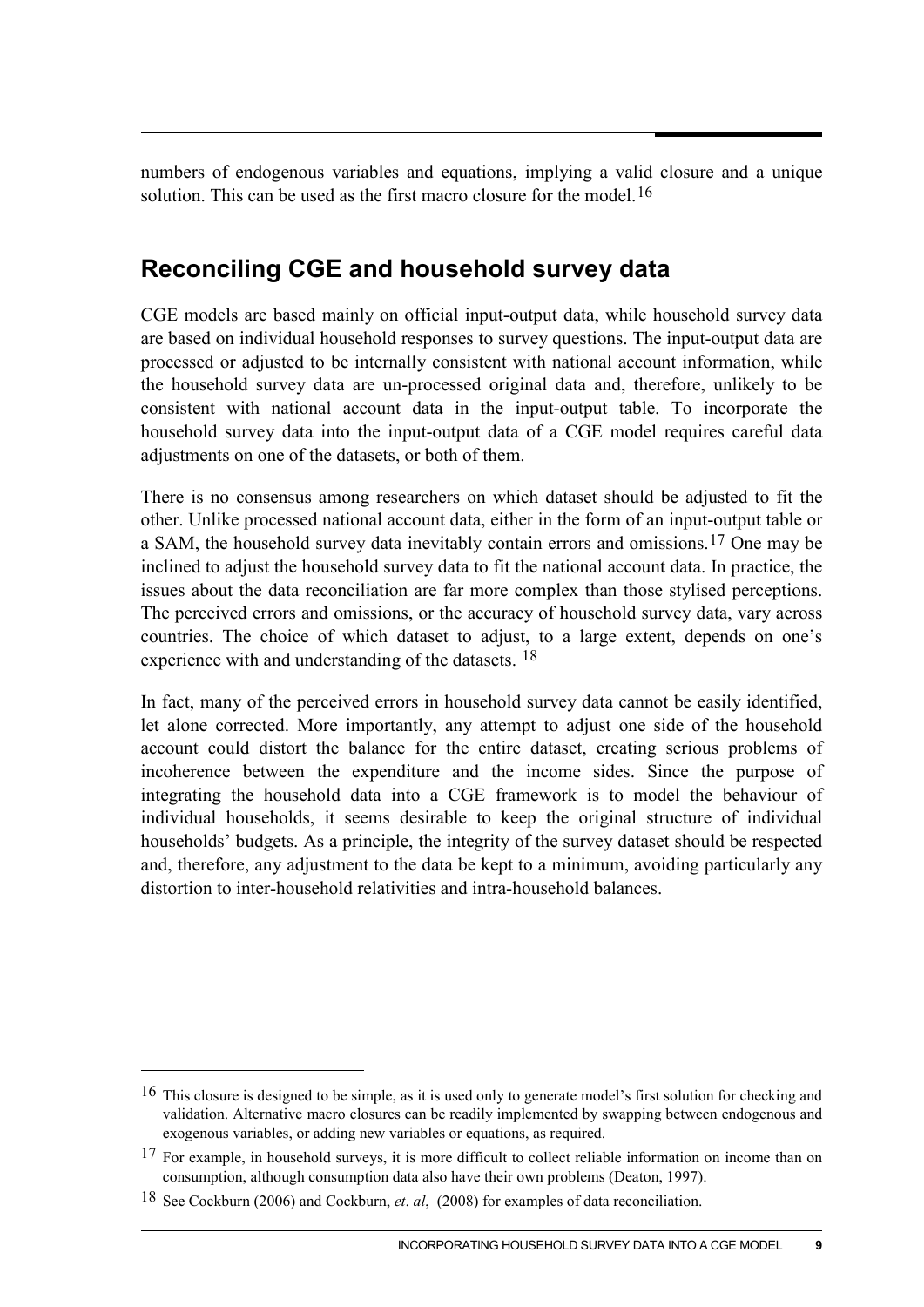### **HES data extraction and manipulation [19](#page-9-0)**

The data on household income and expenditure are extracted from the 1993-94 Household Expenditure Survey (HES, ABS 1994d). The HES data are contained in two unit record data files: one file contains expenditure data on 8,389 sample households; the other file contains data on income sources for the 25,660 individual members of the sample households. The household data are mapped to the income sources and commodity detail of the CGE model.

On the income side, 34 types of personal income are recorded in the HES, including private incomes, and government benefits and taxes. In households with multiple income earners, incomes are consolidated according to sources within each household.

Private income sources include wages and salaries from eight occupations, and non-wage income from investment and business. Government transfer payments (including family allowance, unemployment benefits and age pensions), and direct tax payments are listed. Table 1 displays the allocation of the HES sources of income to the CGE database items.

In the HES data set, there is no income source matching "land" and "oct" shown in the input-output table. To insert such incomes into the household data set, a simplified assumption is adopted that these incomes are proportionate to capital income. This implies that all capital earning households also receive, as a fixed proportion to their capital income, incomes from "land" and "oct". These proportions are determined by their respective ratios to capital in the input-output table.<sup>[20](#page-9-1)</sup>

| CGE model                                                | Household Expenditure Survey                                                                                                                                                                                                                                                                                                                                                                                                                                   |
|----------------------------------------------------------|----------------------------------------------------------------------------------------------------------------------------------------------------------------------------------------------------------------------------------------------------------------------------------------------------------------------------------------------------------------------------------------------------------------------------------------------------------------|
| Wages for eight<br>occupations (same as<br>those in HES) | Wages for Managers and administrators; Professionals; Para-Professionals;<br>Tradespersons; Clerks; Salespersons and personal service workers; Plant and<br>machine operators and drivers; Labourers and related workers                                                                                                                                                                                                                                       |
| Capital                                                  | Interest; Investment; Property rent; Superannuation; Business;                                                                                                                                                                                                                                                                                                                                                                                                 |
| Other private income or<br>government benefits           | Workers compensation; Accident compensation; Maintenance; Other regular<br>sources; Private scholarship; Government scholarship; Overseas pensions,<br>Unemployment benefits, Sickness benefits; Family allowance; Veterans'<br>pensions; Age pensions; Widows' pensions; Disabled pensions; Supporting<br>parenting benefits; Wives' pensions; Other Australian government benefits;<br>AUSTUDY support; Carers' pensions; Other overseas government benefits |
| Direct taxes                                             | Direct taxes                                                                                                                                                                                                                                                                                                                                                                                                                                                   |

| Table 1 | Sources of household income in CGE model and HES |
|---------|--------------------------------------------------|
|---------|--------------------------------------------------|

On the expenditure side, there are 772 items recorded under the Commodity Code (ComCode) system in the HES data file. These items include purchases of durable goods

<span id="page-9-0"></span><sup>19</sup> This section is based partly on Verikios and Zhang 2005.

<span id="page-9-1"></span><sup>20</sup> Inserting additional incomes will inevitably distort the HES data set. However, as these income sources are relatively small in size, the distortion created may not be significant. Moreover, as the overall sizes of incomes in the two data sets need to be reconciled later, the initial distortions are expected to reduce further.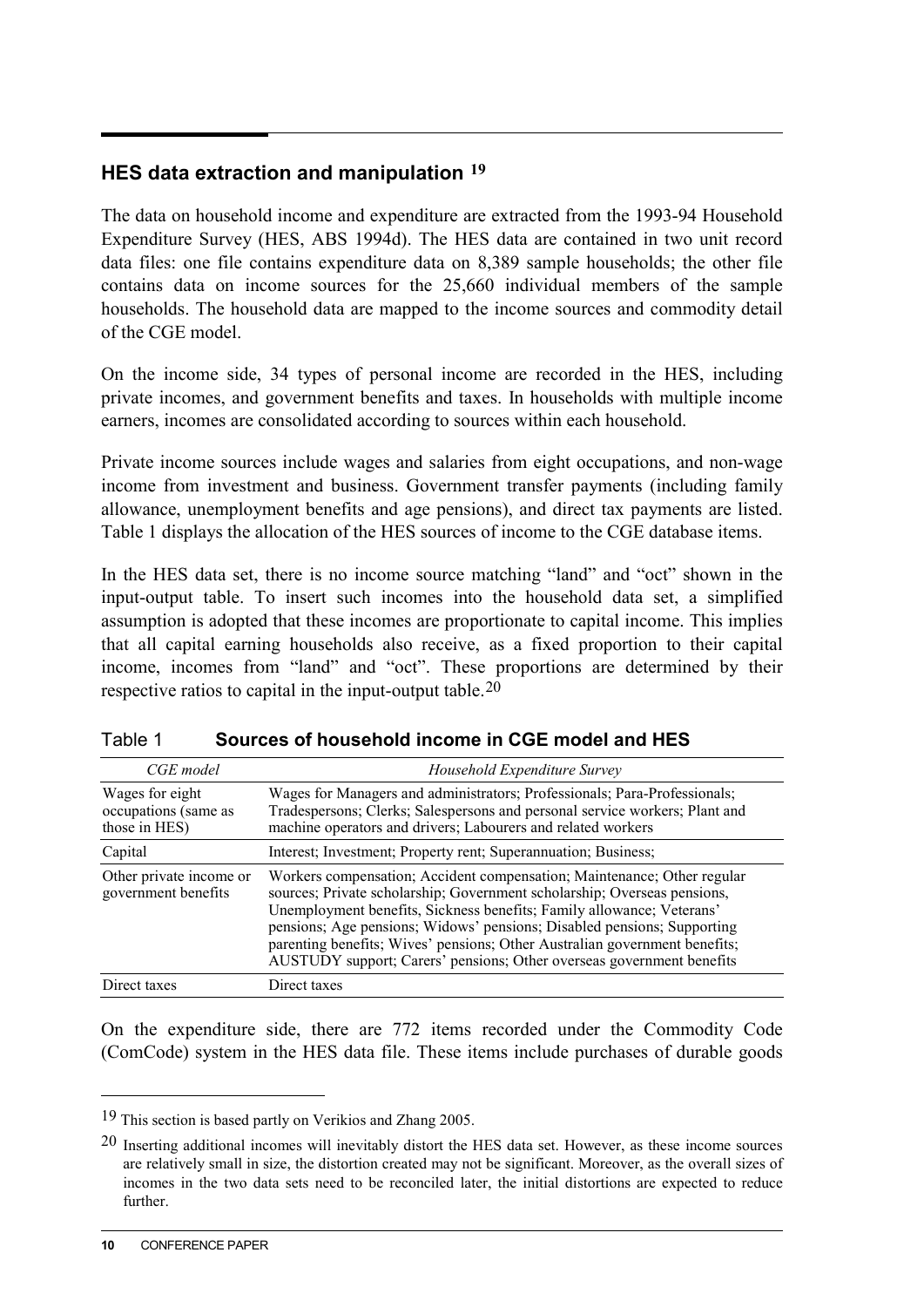and the repayment of principal and interest on loans (ComCode 736-772), which do not form part of current consumption. As result, the 735 items of consumer goods and services are aggregated to 54 sectors, consistent with the commodity detail in the CGE model.[21](#page-10-0)

### **Reconciling HES and CGE data**

-

Once the preliminary processing of the HES data is complete, a five-step procedure can be adopted to reconcile the differences between the two databases. As the HES expenditure and income data are expressed in purchaser prices, the input-output data used should also be in purchaser prices.

- 1. Use the HES weights to inflate the sample household data to the level for the whole population.
- 2. Scale the aggregated HES expenditure to be consistent with the total household expenditure in the input-output table.
- 3. Scale the aggregated HES primary incomes to be consistent with the total factor income in the input-output table.
- 4. Adjust each HES household's expenditure shares, while keeping total expenditure on each product constant, so that the aggregation of all HES expenditures is consistent with the commodity consumption pattern of the representative household shown in the input-output table.
- 5. In each industry in the input-output table, adjust factor income shares (capital and labour by occupation), while keeping the total value of each factor income constant, so that the aggregated factor income pattern in the input-output table is consistent with the aggregated income pattern derived from all HES households.

The aim of the second and third steps of adjustments is to preserve the original relativities between households in the survey data. The aim of the fourth and fifth steps is to keep the budget balances of individual households unchanged. A bi-proportional adjustment technique, such as RAS, or some entropy-based method, is required to carry out the last two steps. Figure 3 illustrates how these are carried out.

On the right hand side is the input-output table (A), in which two parts are highlighted: the vector for the representative household consumption expenditure and the matrix for factor incomes. On the left hand side are the two tables of the scaled HES household expenditure and income data (B), generated with the first three steps of adjustments. The first three steps matched aggregate expenditures and incomes across both database. The next two steps are used to make individual items of expenditure and income consistent across the two databases.

<span id="page-10-0"></span><sup>21</sup> These items are assumed to add to household savings. This treatment is consistent with the simplicity of the input-output database. In a more sophisticated model, these items might be modelled explicitly as banking or financial transactions.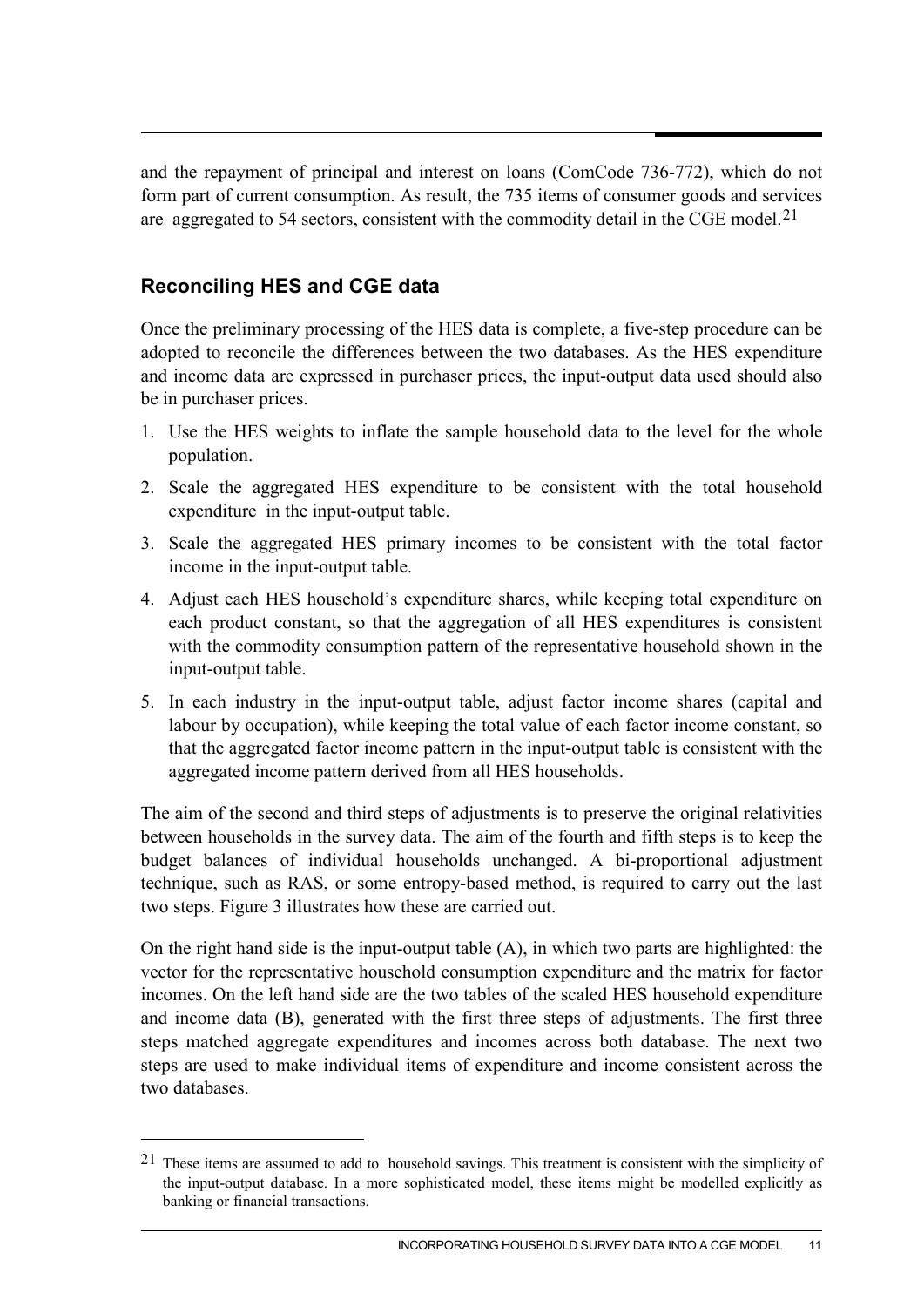### Figure 3 **Illustration of reconciling the two databases**

| ind01<br>Product           | ind54<br>$\leftarrow$ ind $\rightarrow$        | $\leftarrow$ othusr $\rightarrow$ | hou            |               | h0001    |                                       |                |                  |
|----------------------------|------------------------------------------------|-----------------------------------|----------------|---------------|----------|---------------------------------------|----------------|------------------|
|                            |                                                |                                   |                |               |          | $\leftarrow \textit{hou} \rightarrow$ | h8389          | <i>Expense</i>   |
| com01                      | $\cdots$                                       |                                   |                | $\leq$        |          |                                       |                | com01            |
| com02                      | $\cdots$                                       |                                   |                | $\leq$        |          | $\cdots$                              |                | com02            |
| $\cdots$<br>$\cdots$<br>   | $\cdots$<br>$\cdots$<br>---------------------- | $\cdots$<br>                      | N <sub>o</sub> | $\Leftarrow$  | Adjust   | Adjust                                | Adjust         | $\cdots$         |
| com53                      | $\cdots$                                       |                                   | change         | $\leq$        | shares   | shares                                | shares         | com53            |
| com54                      | $\cdots$                                       |                                   |                | $\leq$        |          |                                       | ◡              | com54            |
| FacInc                     |                                                |                                   |                |               |          |                                       |                | FacInc           |
| lab1                       |                                                |                                   |                | $\Rightarrow$ |          | $\cdots$                              |                | lab1             |
| $\cdots$<br>$\cdots$       | $\cdots$<br>$\cdots$                           |                                   |                | $\Rightarrow$ | $\cdots$ | $\cdots$                              | $\cdots$       | $\ddotsc$        |
| lab <sub>8</sub><br>Adjust | Adjust<br>Adjust                               |                                   |                | $\Rightarrow$ | No       | N <sub>o</sub>                        | N <sub>o</sub> | lab <sub>8</sub> |
| shares<br>cap              | shares<br>shares                               |                                   |                | $\Rightarrow$ | change   | change                                | change         | cap              |
| lnd                        | $\cdots$                                       |                                   |                | $\Rightarrow$ |          | $\cdots$                              |                | lnd              |
| oct<br>◡                   | ╰<br>◡                                         |                                   |                | $\Rightarrow$ |          | $\cdots$                              |                | oct              |

A. CGE input-output table in purchasers' prices B. Scaled HES household data

On the expenditure side, the vector for household expenditure in the input-output table is used as a row target to adjust the expenditure shares for each HES household. In this process, the total expenditure for each HES household is used as a column target, and therefore, remains unchanged. The result of this adjustment is a 54 x 8389 matrix of household expenditures, which can be inserted in the input-output table to replace the vector of single household expenditure.

On the income side, the aggregated factor incomes for all HES households are used as a row target to adjust the factor income shares for each industry in the input-output table.[22](#page-11-0) In this process, the total value-added for each industry in the input-output table is used as a column target and, therefore, remains intact.

This procedure minimises the changes required in both data sets and preserves as much as possible the original balances in the HES budgets and in the industries in the CGE inputoutput table. The completed input-output table in purchaser prices has a structure shown in figure 4. Compared with figure 1, the only differences are an increase in the number of households from one to 8,389 and the changes in the value-added shares in the industries (shaded areas). The aggregated expenditure for each household and the total value-added for each industry remain unchanged. Therefore, the original costs of industrial outputs and the total sales of goods and services produced remain unchanged.

<span id="page-11-0"></span><sup>22</sup> A similar bi-proportional adjustment cannot be carried out on the HES household income side. This is because many HES households have only one primary income source, or have no factor income at all, and rely on government benefits. Under such conditions, a bi-proportional adjustment cannot keep the incomes of those households constant.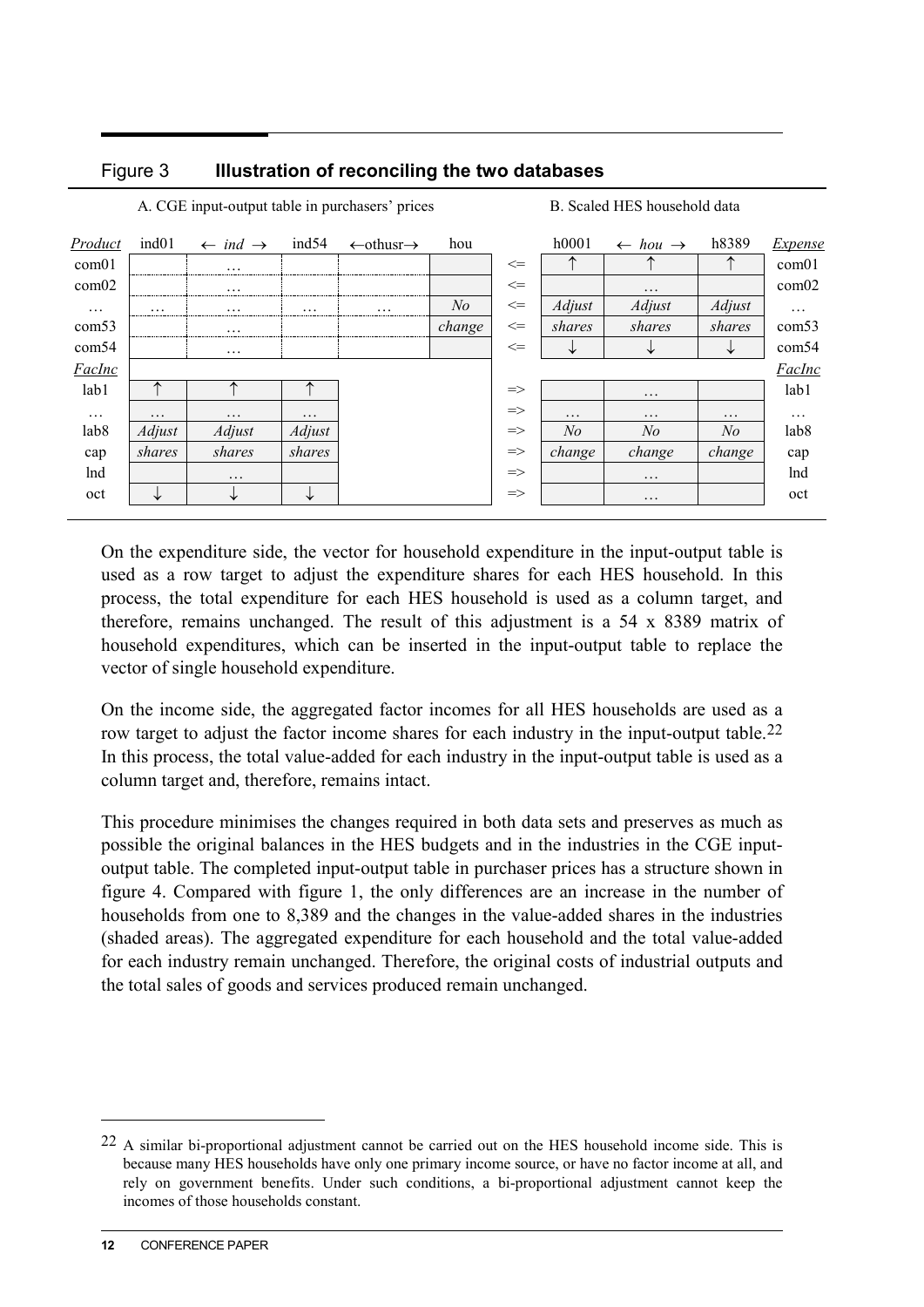| $1.1$ yul $\sim$ T |        | million)        | micgrated input-output table in purchasers prices (AOD |       |       |       |         |
|--------------------|--------|-----------------|--------------------------------------------------------|-------|-------|-------|---------|
|                    | ind    | 1n <sub>V</sub> | hou                                                    | gov   | exp   | mgn   | Sales   |
| com                | 352063 | 79351           | 253248                                                 | 77847 | 76932 | 97716 | 937158  |
| lab                | 292938 |                 |                                                        |       |       |       | 292938  |
| cap                | 59859  |                 |                                                        |       |       |       | 59859   |
| lnd                | 2265   |                 |                                                        |       |       |       | 2265    |
| oct                | 24597  |                 |                                                        |       |       |       | 24597   |
| Costs              | 731723 | 79351           | 253248                                                 | 77847 | 76932 | 97716 | 1316818 |

# Figure 4 **Integrated input-output table in purchasers' prices (AUD**

*Source*: Figures 1 and 3.

The HES data also include some information on transfers between households and the government, which is not captured in the original input-output table. This additional information can be shown in a SAM (figure 5).

Compared with the original SAM in figure 2, this new SAM includes 8,389 households. As their total expenditure and factor income remain unchanged, the two SAMs have identical values in all cells, except those shown in the shaded area, transfers between households and the government:

| . <del>.</del> |   | ີວິວ - ວິ              |                 |                        | --              |                 |                 |                |                    |        |
|----------------|---|------------------------|-----------------|------------------------|-----------------|-----------------|-----------------|----------------|--------------------|--------|
|                |   | Goods $\&$<br>Services | Produc-<br>tion | Factor<br><i>ncome</i> | House-<br>holds | Govern-<br>ment | Invest-<br>ment | RoW,<br>CurAcc | RoW,<br>CapAc<br>c |        |
|                |   |                        | 2               | 3                      | 4               | 5               | 6               |                | 8                  |        |
| Goods/Services |   | 97716                  | 352063          |                        | 253248          | 77847           | 79351           | 76932          |                    | 937158 |
| Production     | 2 | 731723                 |                 |                        |                 |                 |                 |                |                    | 731723 |
| Factor income  | 3 |                        | 379660          |                        |                 |                 |                 |                |                    | 379660 |
| Household      | 4 |                        |                 | 379660                 |                 | 58460           |                 |                |                    | 438120 |
| Government     | 5 | 35370                  |                 |                        | 100937          |                 |                 |                |                    | 136307 |
| Investment     | 6 |                        |                 |                        | 83935           |                 |                 |                | -4584              | 79351  |
| RoW, CurAcc    | 7 | 72348                  |                 |                        |                 |                 |                 |                |                    | 72348  |
| RoW, CapAcc    | 8 |                        |                 |                        |                 |                 |                 | -4584          |                    | -4584  |
|                |   | 937158                 | 731723          | 379660                 | 438120          | 136307          | 79351           | 72348          | $-4584$            |        |

### Figure 5 **Aggregated SAM of the integrated CGE database (AUD million)**

*Source*: Figure 4.

-

- Cell 4,5 is the sum of various benefits that households receive from the government, which originates from the HES household income data (58,460).
- Cell 5,4 is the sum (100,937) of total income tax (77,430) and the assumed lump-sum payment (23,508) that households pay to the government. The information on income tax is obtained from the  $HES<sub>1</sub><sup>23</sup>$  $HES<sub>1</sub><sup>23</sup>$  $HES<sub>1</sub><sup>23</sup>$  while the lump-sum payment is what is required to balance the government's budget.

<span id="page-12-0"></span><sup>23</sup> The HES includes information on income taxes on wages and compensation and on capital.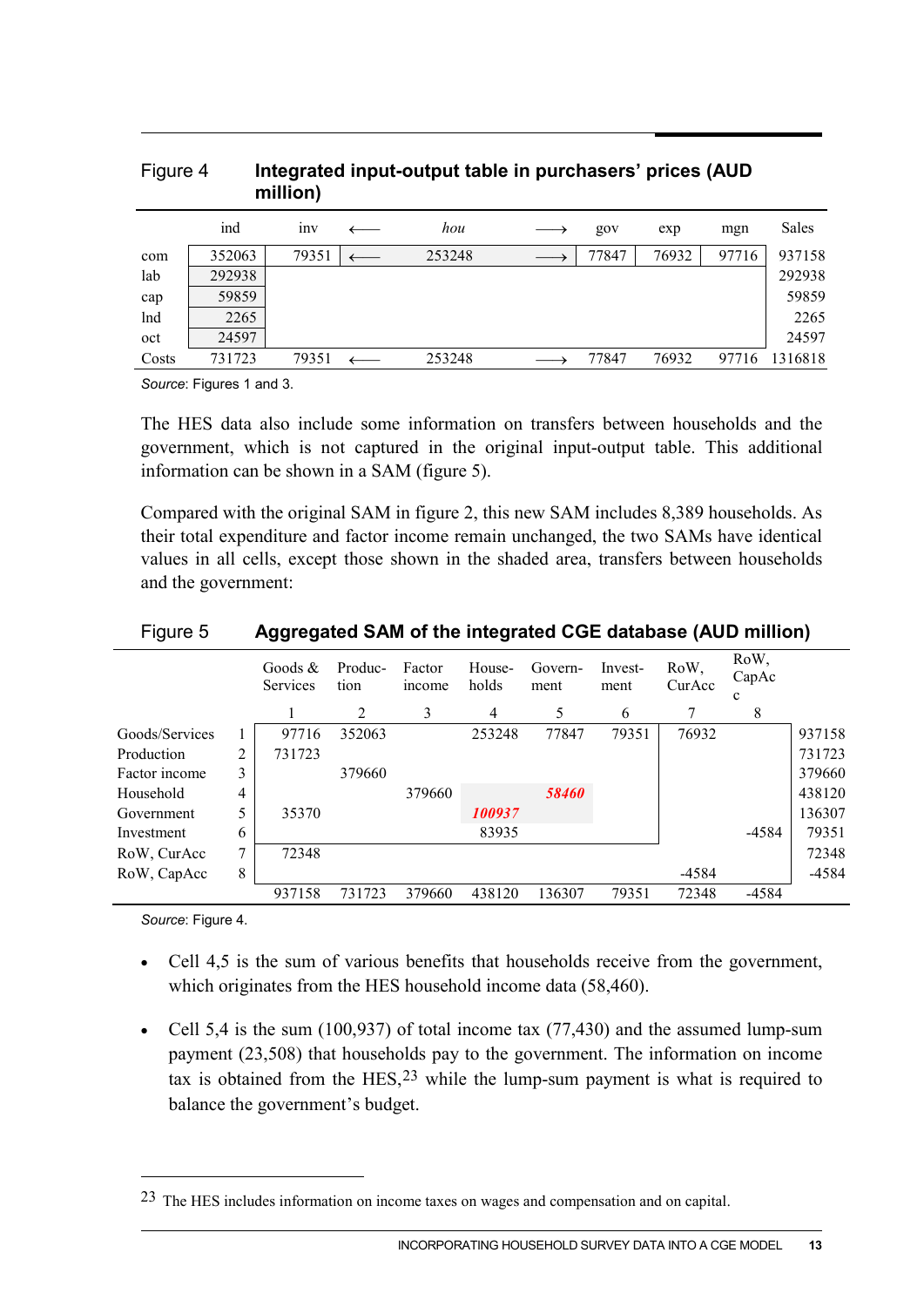It should be emphasised that the approach does not address the issue as to which database is more accurate and which one should be adjusted more than the other. As mentioned earlier, it is likely that neither the household survey nor the input-output data sets are free from errors. No attempt has been made to correct possible data problems. Instead, the two databases are taken as given. The adjustment proposed are only those required for reconciling the differences between the two data sets, not for correcting any errors within each data set.

## **Modifying the model to incorporate sample households**

Household Expenditure Survey (HES) data contain much more information on individual household expenditure and income than what is normally contained in an input-output table. Particularly valuable information is the various benefit payments from the government to households and the income tax from households to the government. To incorporate this additional information into the integrated model, a new "household module", needs to be created in the core equation system (table 2). This module specifies the behaviour of individual households based on the income and expenditure sides of the data.

### **Household module**

On the income side, the module aggregates each household's incomes from various sources, as reported in the HES data set. Four types of household income need to be redefined (refer to table 2).

- *Household primary income*, including income from different occupation categories, capital and land that are supplied by households (eqs. 39 and 40).
- *Household taxable income*, including household primary income plus various benefits received from the government (eq. 41).
- *Household disposable income*, defined as household income, net of a household specific income tax, derived from the HES data set and the assumed lump-sum payment to the government (eq. 42).
- *Household spending income*, referring to the part of household disposable income that is used for current consumption. The remainder is household saving (eq. 43).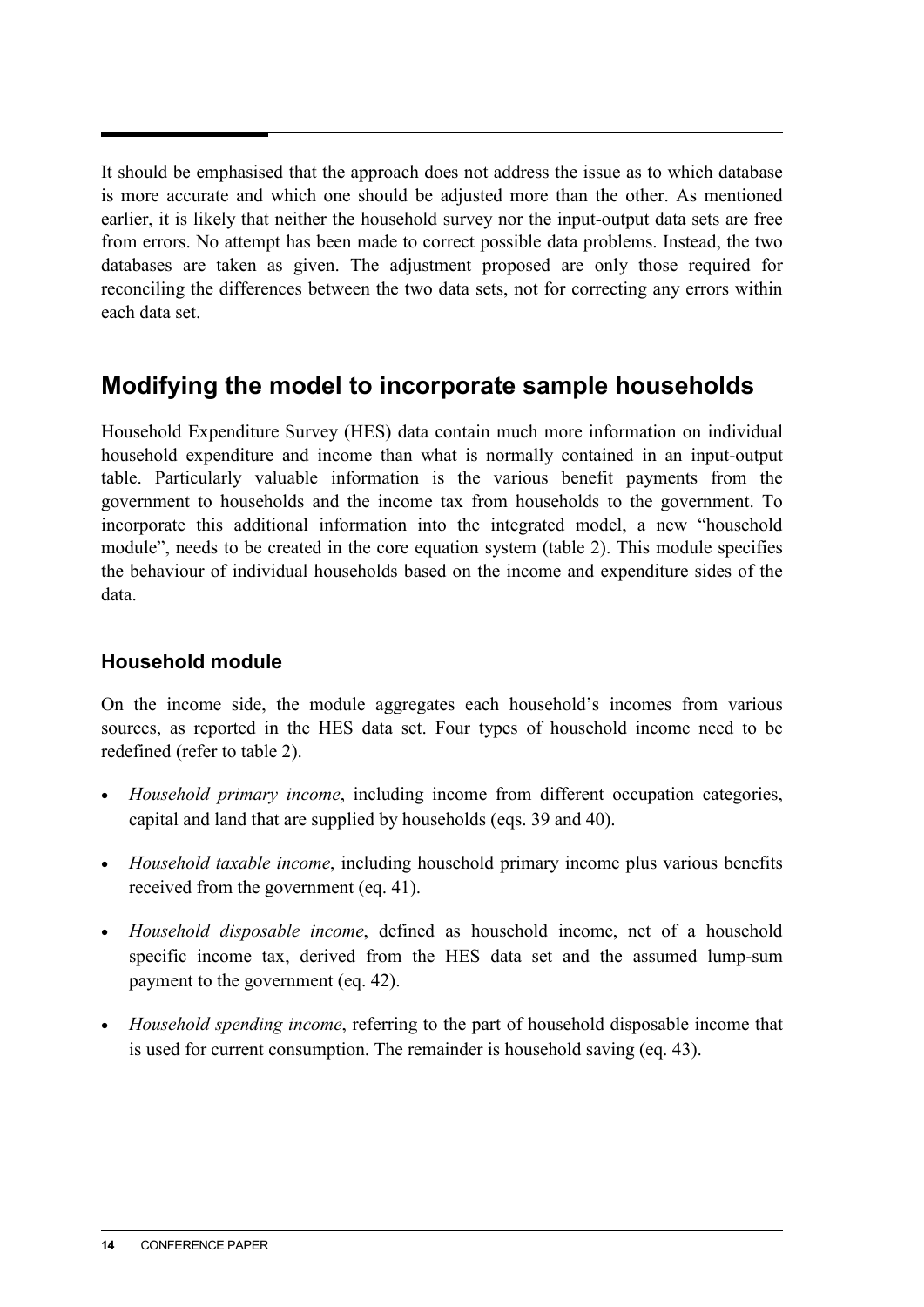#### Table 2 **Core equations for the household module**

7. Household income and expenditure (39-44)

(39) Primary income from source *c* for household *h*

$$
Y_{(c,h)}^{hpri} = \begin{cases} P_{(c)}^{lab} X_{(c,h)}^{hfac} \\ P_{(c,h)}^{fac} X_{(c,h)}^{hfac} \\ P_{c}^{2} \\ P_{c}^{max} \left( \begin{array}{c} h & \text{if } \\ h & \text{if } \\ h & \text{if } \\ h & \text{if } \\ h & \text{if } \\ h & \text{if } \\ h & \text{if } \\ h & \text{if } \\ h & \text{if } \\ h & \text{if } \\ h & \text{if } \\ h & \text{if } \\ h & \text{if } \\ h & \text{if } \\ h & \text{if } \\ h & \text{if } \\ h & \text{if } \\ h & \text{if } \\ h & \text{if } \\ h & \text{if } \\ h & \text{if } \\ h & \text{if } \\ h & \text{if } \\ h & \text{if } \\ h & \text{if } \\ h & \text{if } \\ h & \text{if } \\ h & \text{if } \\ h & \text{if } \\ h & \text{if } \\ h & \text{if } \\ h & \text{if } \\ h & \text{if } \\ h & \text{if } \\ h & \text{if } \\ h & \text{if } \\ h & \text{if } \\ h & \text{if } \\ h & \text{if } \\ h & \text{if } \\ h & \text{if } \\ h & \text{if } \\ h & \text{if } \\ h & \text{if } \\ h & \text{if } \\ h & \text{if } \\ h & \text{if } \\ h & \text{if } \\ h & \text{if } \\ h & \text{if } \\ h & \text{if } \\ h & \text{if } \\ h & \text{if } \\ h & \text{if } \\ h & \text{if } \\ h & \text{if } \\ h & \text{if } \\ h & \text{if } \\ h & \text{if } \\ h & \text{if } \\ h & \text{if } \\ h & \text{if } \\ h & \text{if } \\ h & \text{if } \\ h & \text{if } \\ h & \text{if } \\ h & \text{if } \\ h & \text{if } \\ h & \text{if } \\ h & \text{if } \\ h & \text{if } \\ h & \text{if } \\ h & \text{if } \\ h & \text{if } \\ h & \text{if } \\ h & \text{if } \\ h & \text{if } \\ h & \text{if } \\ h & \text{if } \\ h & \text{if } \\ h & \text{if } \\ h & \text{if } \\ h & \text{if } \\ h & \text{if } \\ h & \text{if }
$$

(*c*=*cap*, *lnd*; *h*∈HALL)

(*c*∈OCC; *h*∈HALL)

(*c*=*oct*; *h*∈HALL)

where  $X_{(c,h)}^{hfac}$  is household *h* endowment of factor *f*, and  $P_{i(t)}^{fac}$  is the price index for factor *f*,

$$
P_{i(j)}^{fac} = \frac{1}{\sum_{i} Q_{(f,i)}^{fac}} \sum_{i} Q_{(f,i)}^{fac} P_{(f,i)}^{fac}
$$
 (f \in FAC)

(40) Primary income for household *h*

$$
Y_{c(h)}^{hpri} = Y_{c(h)}^{hpri}
$$
 (*h* = HALL)

(41) Taxable income for household *h*

$$
Y_{(h)}^{htxb} = \frac{Y_{(h)}^{hpri}}{1 - b_{(h)}^{hou}}
$$
 (*h*  $\in$  HALL)

where  $b_{(h)}^{hou}$  is the rate of benefits on household *h* taxable income.

(42) Disposable income for household *h*  
\n
$$
Y_{(h)}^{hdis} = Y_{(h)}^{htxb} (1 + b_{(h)}^{hou} - t_{(h)}^{hou})
$$
\n(*h*  $\in$  HALL)

where  $t_{(h)}^{hou}$  is the rate of a tax on household *h* taxable income.

(43) Spending income for household *h*

$$
Y_{(h)}^{hspd} = Y_{(h)}^{hslbd} (1 - s_{(h)}^{hou})
$$
 (*h*  $\in$  HALL)

where  $s_{(h)}^{hou}$  is household *h* saving rate.

(44) Household *h* demand for composite good *c*  
\n
$$
Q_{(c,h)}^{hou} = f(Y_{(h)}^{hspd}, P_{S(c, 'hou'')}^{2})
$$
\n( *c* ∈ COM; *h* ∈ HALL)

8. Linking household endowments with factor supplies (45-48)

(45) Linking national capital supply to household endowments of capital

$$
Xcap = \underset{h}{\cdot} X^{hfac}_{("cap",h)}
$$

(46) Linking occupational labour supply to household endowments of labour

$$
X_{(o)}^{lab} = X_{(o,h)}^{hfac}
$$
 (o \in OCC)

(47) Leontief demand of industry *i* for household endowments of land  $X_{(i)}^{Ind} = Leontief \left(\frac{X_i^{hfac}}{h'}(t^n \cdot \mathbf{I} n)^n\right)$  (*i*∈IND) (48) Leontief supply of OCT by household *h*  $X^{hfac}_{("oct", h)} = Leontief \left(\bigcirc_i^{\text{oct}}Q^{(i)}_{(i)}\right)$ (*i*) ) (*h*∈HALL)

On the expenditure side, it is straightforward to incorporate multiple households in the original CGE framework. The households' demands for composite goods can be defined as the same as that of the representative household in the original model, that is, assuming the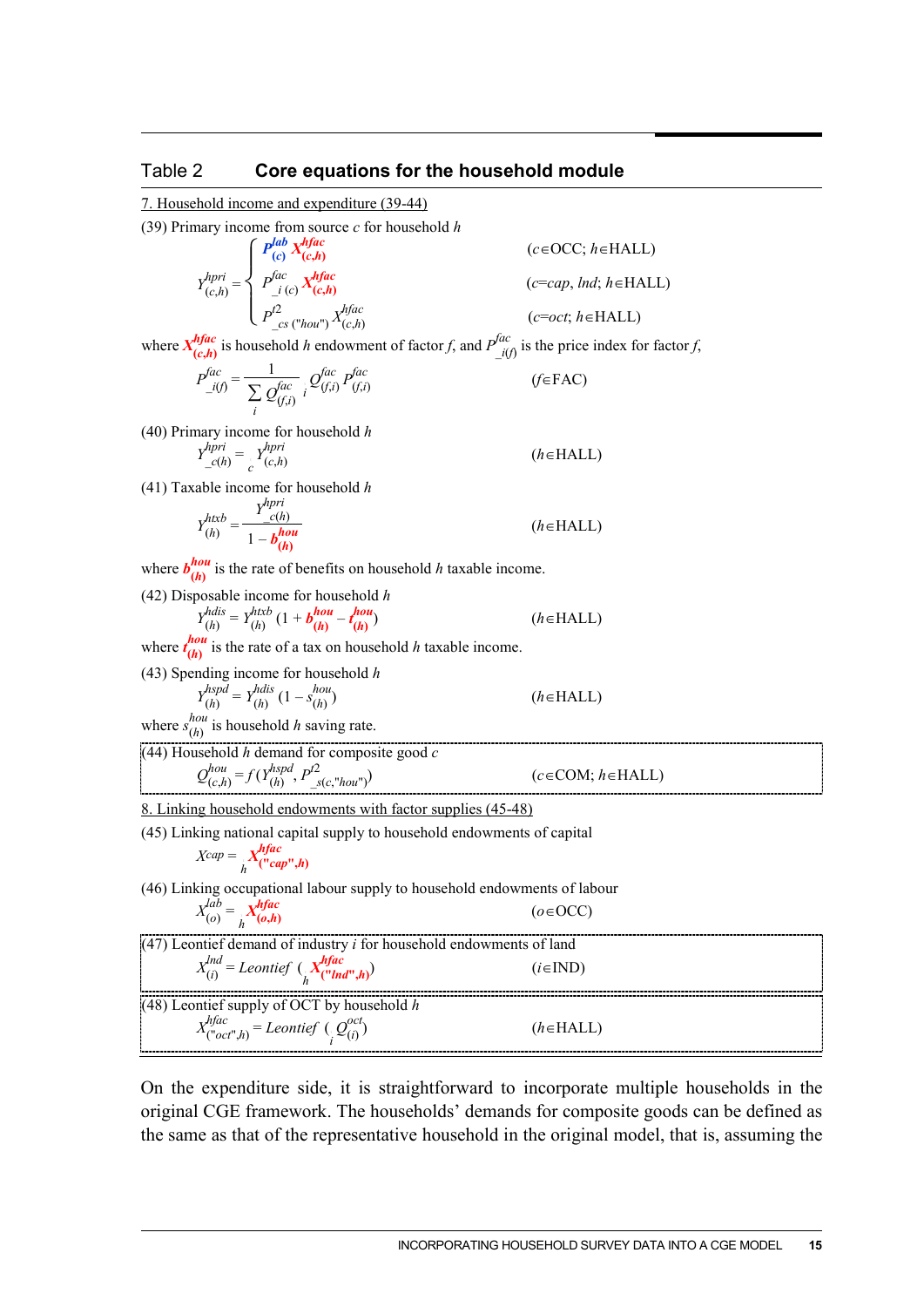same functional form as that in eq. 44.<sup>[24](#page-15-0)</sup> Although facing the same set of prices for goods, each household will respond differently to a policy change, due to their unique pattern of consumption. Similarly, although facing the same returns to factors, each household responds differently, according to their different endowments as described by their sources of factor incomes.

Household endowments of factors can be aggregated and linked to the variables of factor supplies in the original model (eqs. 45-48). Since both the factor supplies in the original model and the household factor endowments in the household module are assumed constant in the initial closure, adding these linking equations does not change the original model closure.[25](#page-15-1)

### **Switching to the integrated model**

The new variables and equations are introduced as an independent module to define the behaviours of individual households from the HES database when facing goods and factor price changes. Once the household module is completed, the demands of all households for composite goods can be aggregated and linked to the variables for the aggregate household in the main CGE model to determine the optimal combination of the demands for domestically produced goods and imports.

Similarly, individual household incomes, once calculated in the household module, can be aggregated and linked to the relevant variables in the main model. In particular,

- Income tax revenue and benefit payments are aggregated to be linked to the government account to determine the lump-sum payment rate and the government expenditure.
- Household savings are aggregated to be linked to the investment account to determine total capital formation.[26](#page-15-2)

To make the modification transparent and simple, we now introduce some equation swaps to integrate the household module with the original model. In fact, the integration requires only replacing three variables in the core system: the representative household's demand for composite goods,  $Q^2_{s(c,"hou')}$ , the government's disposable income  $Y^{dis}_{("gov")}$  and investment incomes  $Y_{(\text{``inv}'')}^{spd}$ . The original equations defining the three variables, together with the new equations for replacement, are listed in Table 3.

<span id="page-15-0"></span><sup>24</sup> Alternative behavioural assumptions can also be introduced for different households. See below for more detailed discussion.

<span id="page-15-1"></span><sup>25</sup> A labour supply module can be added to make it endogenous. In this paper, however, we set this as exogenous to keep the illustration of data reconciliation simple.

<span id="page-15-2"></span><sup>26</sup> Remember that in this model, all capital is assumed to be owned by households. Again, while this is consistent with the input-output table and assumed for simplicity, foreign capital ownership can be introduced.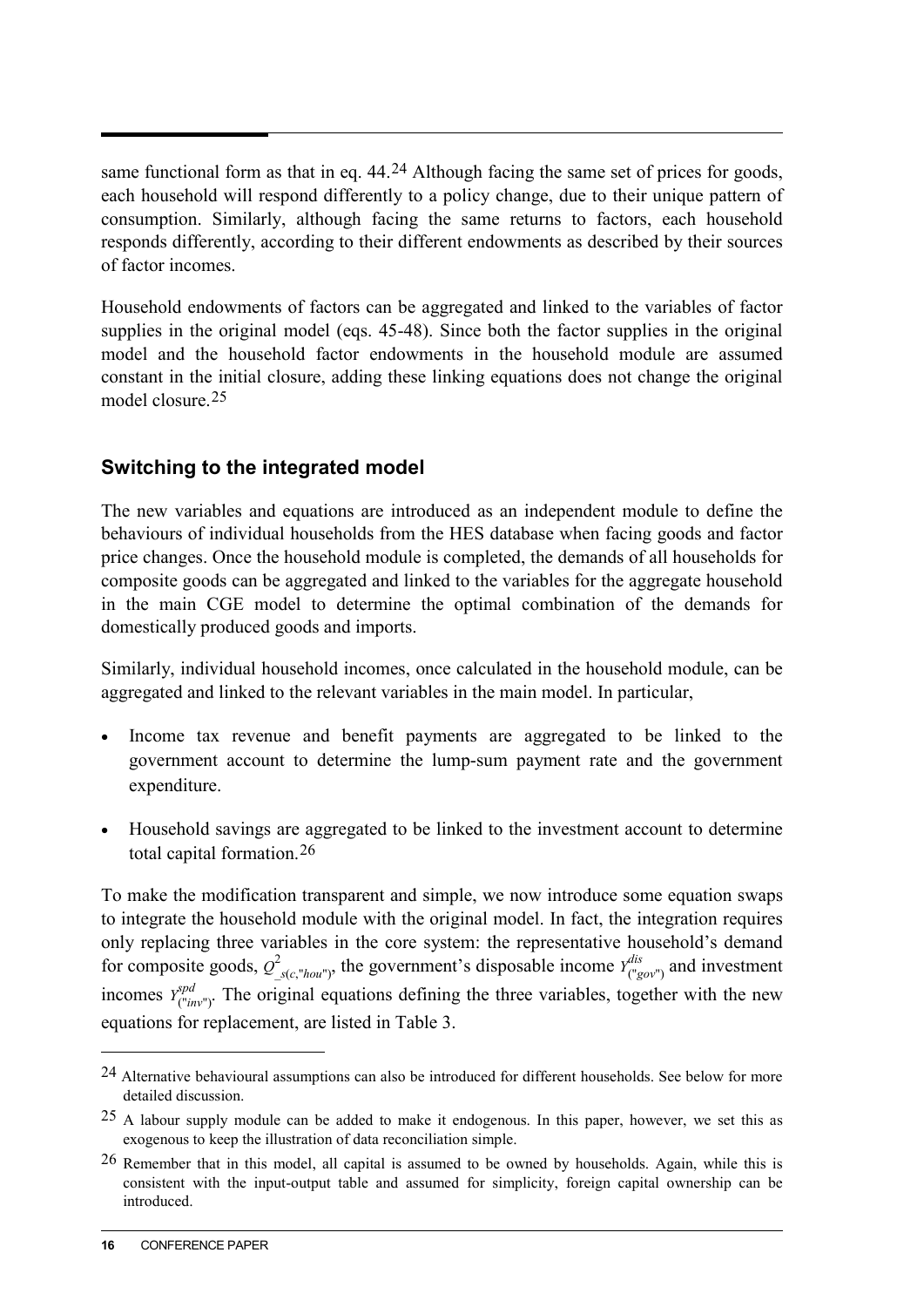#### Table 3 Equation swaps to implement the integrated model

9. Switching to the integrated model by replacing three variables in equations 19, 27 and 28

| (19) Household demand for composite good $c$                                                                                                             |               |
|----------------------------------------------------------------------------------------------------------------------------------------------------------|---------------|
| $Q^2_{s(c''hou'')}$ = $f(Y^{spd}_{("hou'')}, P^{t2}_{s(c''hou'')}$                                                                                       | $(c \in COM)$ |
| Switch to the integrated model                                                                                                                           |               |
| $Q_{s(c,"hou')}^2 = Q_{(c,h)}^{hou}$                                                                                                                     | $(c \in COM)$ |
| (27) Government disposable income                                                                                                                        |               |
| $Y_{\binom{n}{2} \circ \alpha v^{n}}^{dis} = Y_{\binom{n}{2} \circ \alpha v^{n}}^{pri} + Y_{\binom{n}{2} \circ \alpha v^{n}}^{pri}$ tinc                 |               |
| Switch to the integrated model                                                                                                                           |               |
| $Y_{\binom{v}{g}ov}}^{dis} = Y_{\binom{v}{g}ov}}^{pri} + Y_{(h)}^{htxb} (t_{(h)}^{hou} - b_{(h)}^{hou})$                                                 |               |
| (28) Investment income                                                                                                                                   |               |
| $Y_{("inv")}^{spd} = Y_{("hou")}^{dis} s_{("hou")} + Y_{("gov")}^{dis} s_{("gov")} + P_{cis}^{t2} Q_{inf}$                                               |               |
| Switch to the integrated model                                                                                                                           |               |
| $Y_{\text{("inv")}}^{spd} = Y_{\text{(h)}}^{hdis} s_{\text{(h)}}^{hou} + Y_{\text{("gov")}}^{dis} s_{\text{("gov")}} + P_{\text{(is)}}^{f2} \text{Qnfi}$ |               |
| where $s_{(h)}^{hdi}$ is household h saving rate, defined as,                                                                                            |               |
| $s_{(h)}^{hdi} =$                                                                                                                                        |               |
|                                                                                                                                                          |               |

in which  $s_{("hou"}$  is an average saving rate for all households, an *undefined* variable.

- Equation 19 in the original model (Appendix table A2) defines the demand of the representative household for composite goods,  $Q^2$  $\int_{s(c, "hou")}^{2}$ . To switch to the integrated model, this behavioural equation is replaced by an aggregation of individual household demands, which is defined in eq. 44 in the household module.
- Equation 27 in the original model (Appendix table A2) defines the government's disposable income as the sum of goods tax revenue and a lump-sum payment from the representative household. In the integrated model, income tax revenue is replaced by a bottom-up aggregation of the income taxes and the lump-sum payments paid by individual households, net of the benefits received.
- Equation 28 in the original model (Appendix table A2) defines investment income as the sum of household and government savings plus net foreign investment (NFI) inflow. In the integrated model, the representative household's saving is replaced by an aggregation of individual households' savings, calculated using variables from the household module in table 2.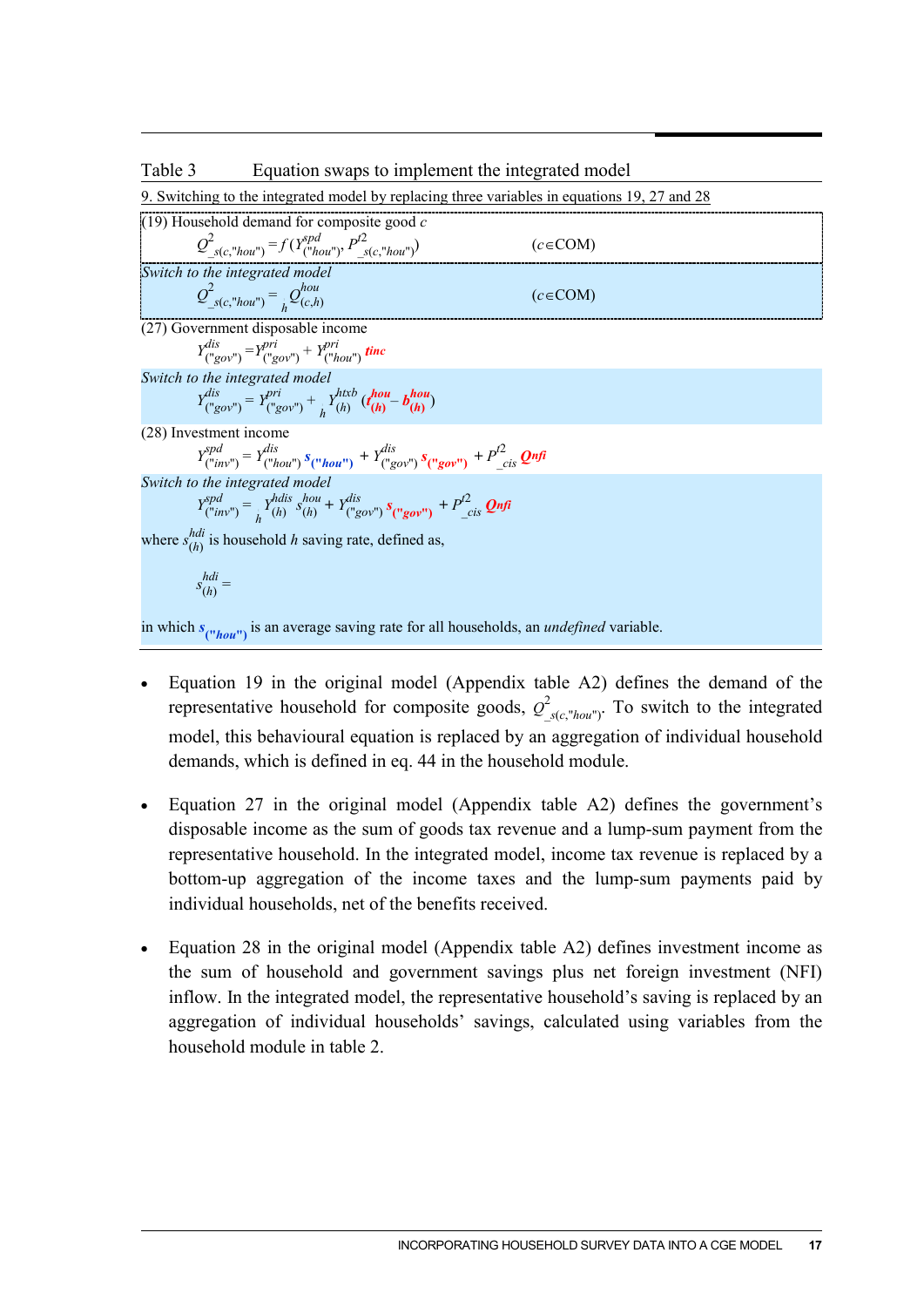To close the model, it is also assumed that households' saving rates change proportionally with a national average saving rate,  $s_{("hou"}$ , which is an *undefined* endogenous variable,  $27$ required to balance the investment account for the country as a whole.

In the integrated model, the original equations defining the incomes for the representative household (eqs. 26.1, 27.1 and 28.1 in Appendix table A2) become redundant: they are superseded by the multiple households' behavioural equations defined in the household module in table 2.

The way in which equations can be swapped easily to produce either type of model allows us to conduct test simulations to compare the results from the two specifications. An obvious question is to what extent the results from the multi-household model differ from those of the single household model.<sup>28</sup>

# **Test simulations: what difference does it make?**

The integrated model produces true general equilibrium results for each individual household; it is expected to eliminate three types of errors associated with the singlehousehold model and the two-model approach:

- Aggregation errors, due to the different ways in which households are aggregated in the two models.
- Partial equilibrium errors, due to the lack of feedback from household responses in the partial equilibrium MS model to the CGE model.
- Inconsistency errors, caused by the different sizes and compositions of the household data used by the two models.

In this section, an increase of one per cent in labour productivity is imposed on the electricity industry to test the responses of individual households in the integrated and the two models.

Figure 6 shows the aggregation errors by comparing the results from the integrated model and a single-household model. It shows the differences in household demands for composite goods. The results from the integrated model aggregate the demands of individual households during the simulation, while the single-household model uses a representative household, aggregated in the database prior to the simulation. As shown in

l

<sup>27</sup> An *undefined* variable is one that is not defined by any equation in the core system. Its value is determined by an associated *market clearing condition*. See appendix table A2 and Zhang 2013.

<sup>28</sup> Incorporating such a large number of households only doubles the computing time. Using GEMPACK software on a personal computer with an Intel Core i5 CPU and 4 GB RAM, an Euler one-step solution takes 55 seconds for the original single-household model, with no condensation, and 1 minute 40 seconds for the integrated model.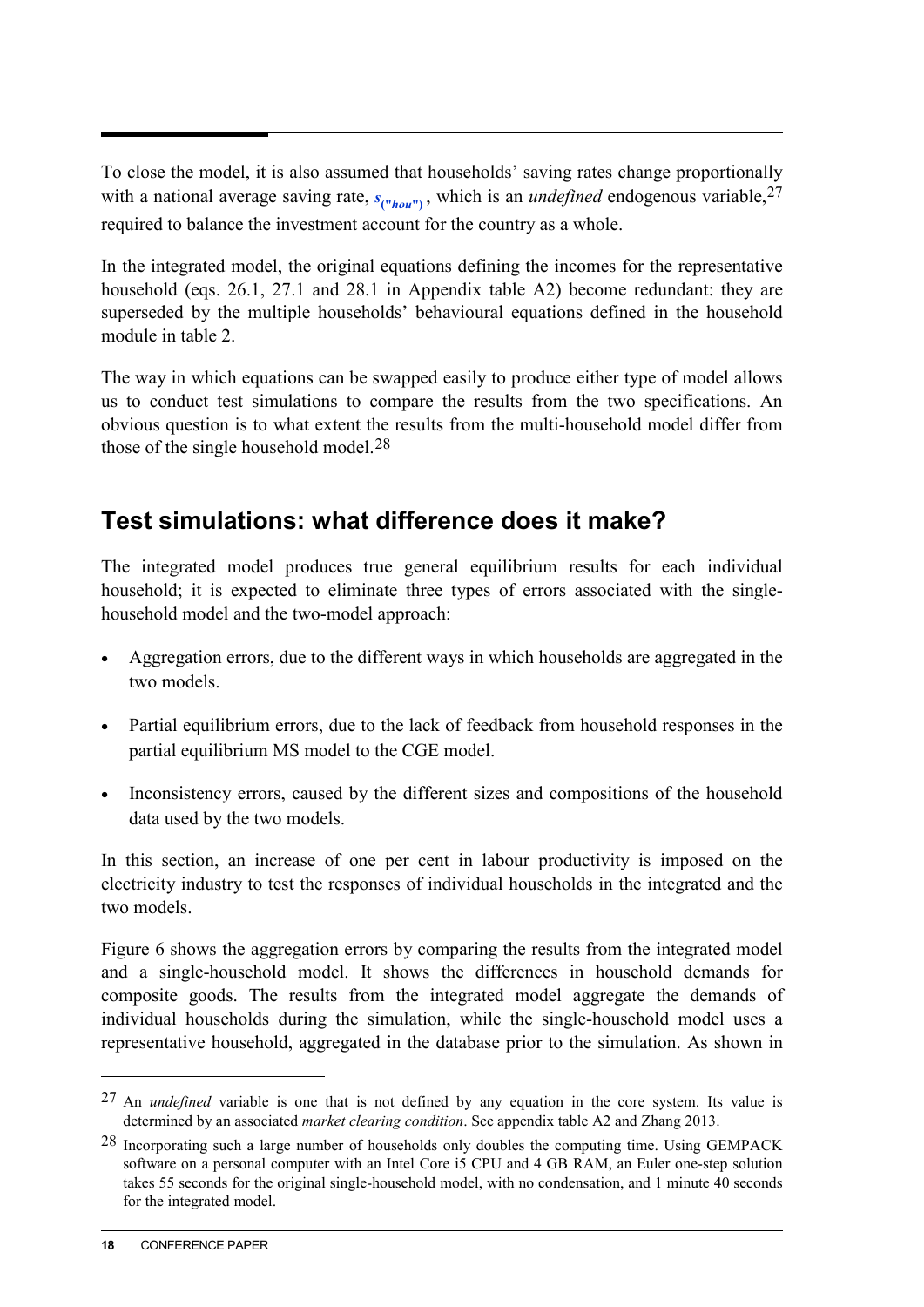the figure, the demands for composite goods in the single-household model are generally larger than those from the integrated model. The differences are largely due to the lack of interactions between individual households in the single-household model: for example, some households receive benefits and others pay taxes; this does not happen in the singlehousehold model.





**a** See table A4 for a complete list of commodities.

*Source*: Author simulations.

-

To show the partial equilibrium errors, the results of the integrated model are compared with that from a two-model approach, in which, the general equilibrium changes in goods and factor prices from a single-household CGE model are imposed onto a MS model to calculate the changes in household real income without any feedback.<sup>29</sup> To minimise the possible errors due to data inconsistency, the household data in the two models are scaled to be consistent with each other.

Figure 7 shows results for the real incomes of households by decile group. The differences between the two sets of results can be attributed to the lack of feedback from the household module to the CGE model in the two-model approach. As shown in the figure, the twomodel approach underestimates real income changes for households. The differences are larger in lower and higher income decile groups and relatively small in middle income decile groups, which are closer to the single representative household that is used in the two-model approach.

 $29$  This setting is similar to the two-model approach used in Verikios and Zhang (2008).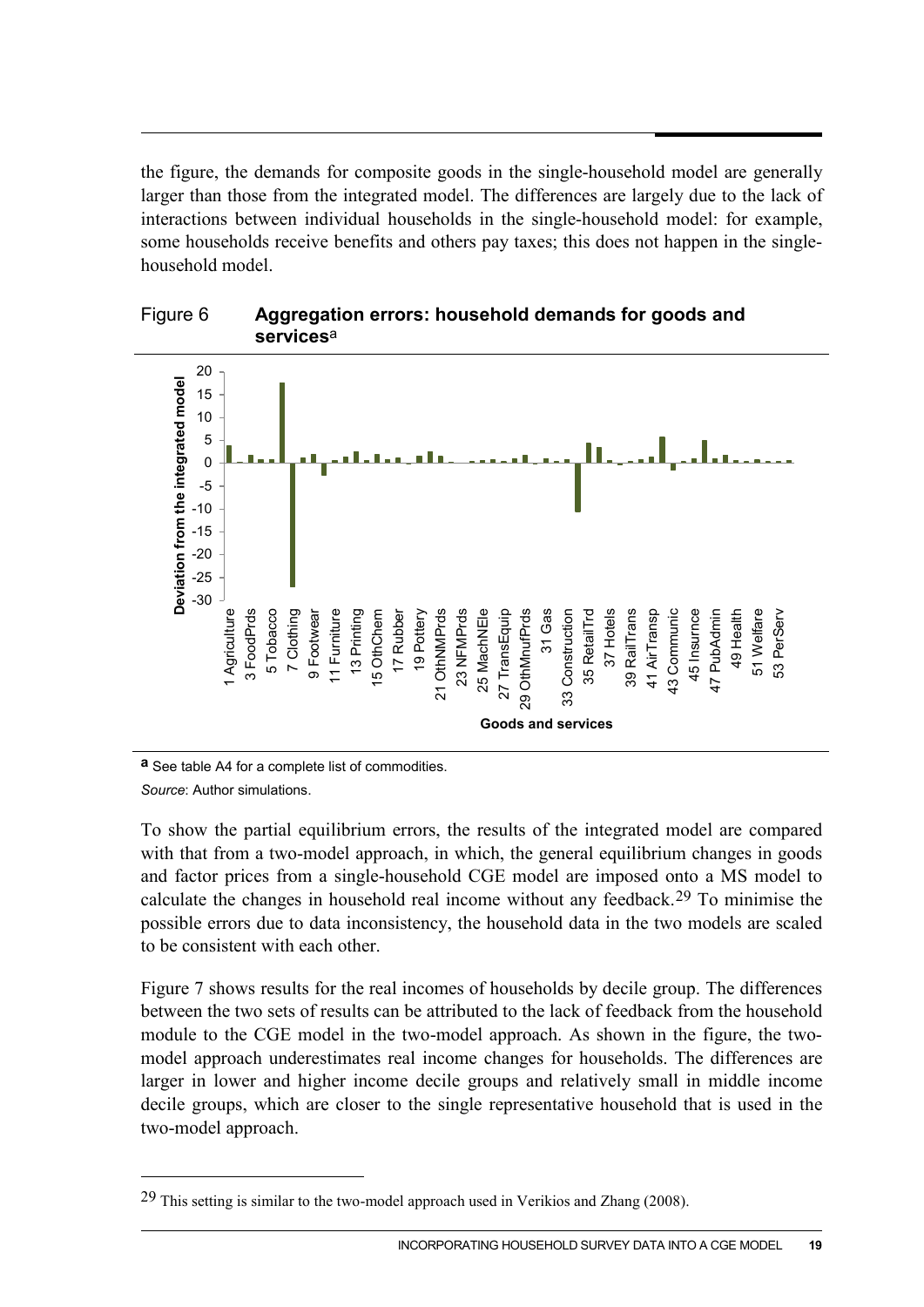

*Source*: Author simulations.

To test for the effect of data inconsistency, we use the original household data in the MS model. Figure 8 compares the results on household real income from the integrated model and from two-model approach. It can be seen in the figure that the two-model approach with unscaled household data shows a similar pattern of errors as that in figure 7, but the error is much larger for every household group. These differences can be attributed to the inconsistencies between the aggregate incomes and expenditures in the two databases.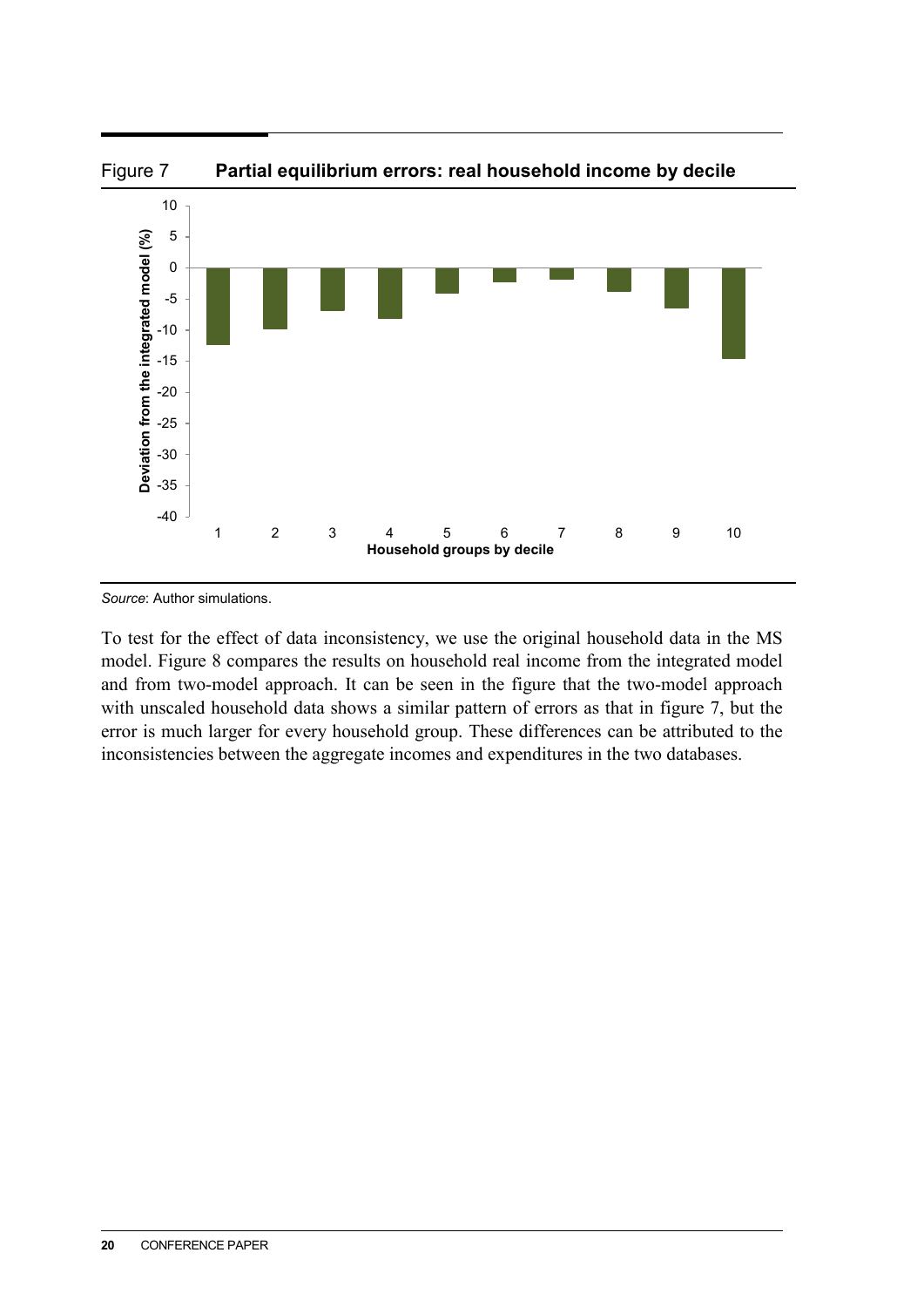

*Source*: Author simulations.

The above comparisons indicate that the use of an inconsistent household survey data set can significantly distort general equilibrium effects. Moreover, a single aggregated household or a limited number of aggregated household groups in a CGE model do not accurately capture the responses of individual households. To introduce general equilibrium effects into household analysis, there seems no substitute to a fully integrated model.

# **Concluding remarks**

The integrated model developed in this paper can analyse the general equilibrium effects of policy changes at the individual household level. This cannot be accomplished with a conventional CGE model with one or few aggregated households. In the literature, integrated models have almost exclusively been used for income distribution issues. In fact, an integrated model can be developed into different versions for a much wider range of applications wherever individual household behaviours are diverse.

For instance, the household behaviour as factor suppliers can be specified to allow for factor supplies to respond to policy changes. As different households are endowed with different factors or receive different types of benefits from the government, they are expected to respond differently to a policy change. The effects of these diverse responses on the economy as a whole are captured in an integrated model.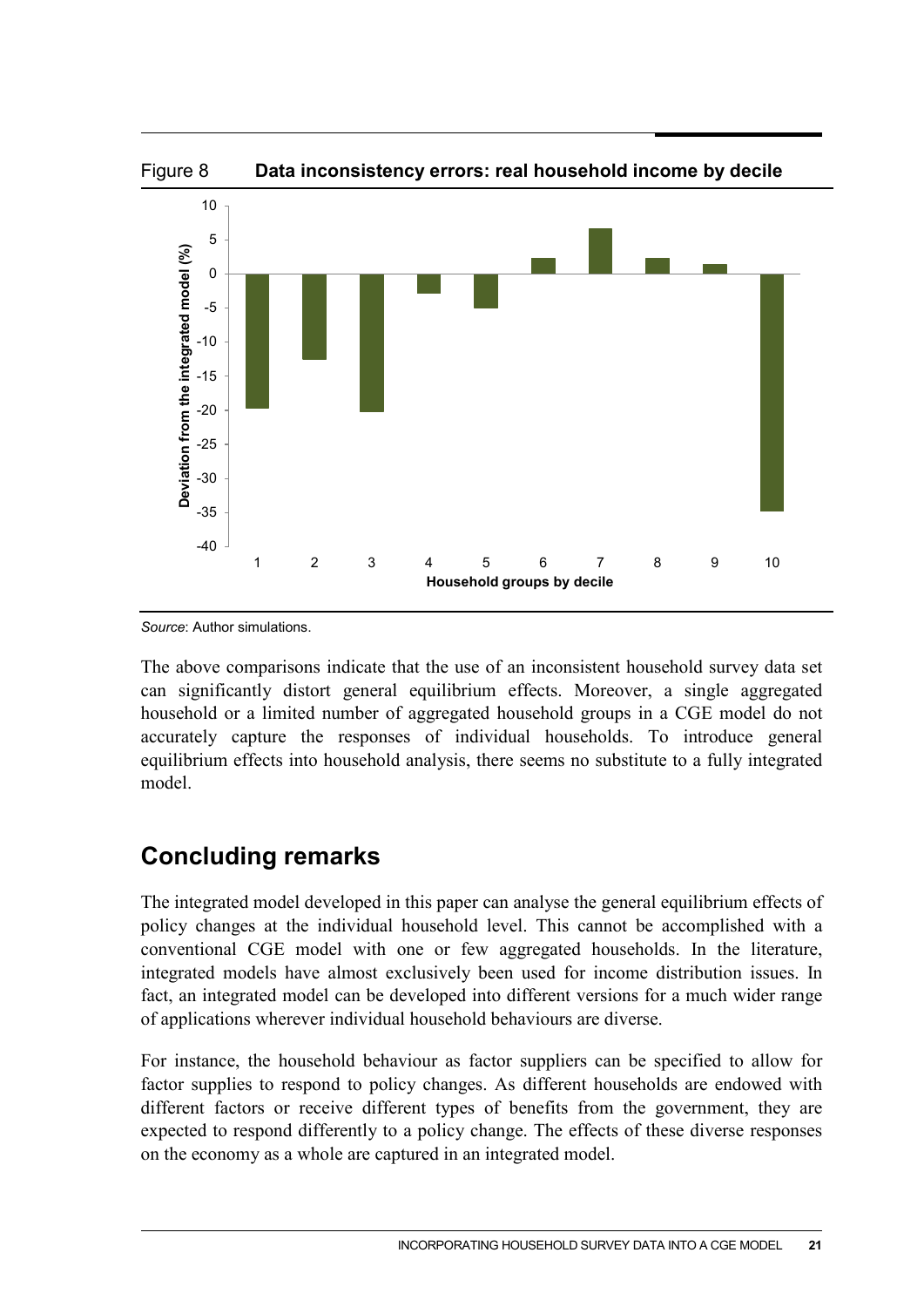In practice, to accurately capture the responses of individual households to policy changes may require some innovation in model development. For example, a household member might respond to a policy by increasing his labour supply. The consequent increase in wage income may push income past the threshold for the household to receive a government benefit and, therefore, reduce the total income received by the household. In response to such a possibility, the household member may reduce his labour supply. To model such a system, a level-switching mechanism needs to be introduced.<sup>[30](#page-21-0)</sup> As CGE models capture only changes in relative prices, introducing level-switching mechanisms into a CGE framework is a challenge.<sup>[31](#page-21-1)</sup> However, the solution is only a technical one and, therefore, not unresolvable and the reward, could be enormous. This is because only integrated models can accurately capture the general equilibrium effects on individual households without suffering from the errors and distortions associated with the two-model approach.

With individual household integrated in the model system, a wide range of applications become possible. Income distribution analysis of policies outside of the tax and transfer system is one, which can be carried out using the model structure presented here.

More sophisticated applications can be considered. For example, household survey data contain very detailed information on various government benefits and their distribution. The integrated model makes it possible to single out any benefit and trace precisely the impact that changing such a benefit could have on all households (those that receive it and those that don't), on government's budget (if the changes need to be financed), and the economy as a whole.

In this paper, the household behavioural functions in the integrated model and the original model are assumed to be the same. This was done to make the illustration simple. In fact, with a rich household database, it becomes possible to redefine the household behaviour at more disaggregated levels. For example, different functional forms could be used for different households [32](#page-21-2)

Moreover, the same household data that was incorporated in the CGE model, can be used to build a separate behavioural MS model with very detailed household behaviour or a very detailed description of the tax and transfer system. The MS model can then be linked iteratively with the CGE model. The settings in table 3 for swapping from the single household model to the integrated model can be used as the interface between the CGE

<span id="page-21-0"></span><sup>30</sup> Theses mechanisms have been implemented in MS models, because these partial equilibrium models have less constraints and are based on more flexible functional forms. This is part of the reason why some researchers abandon the integrated approach in favour of a two-model approach with iterative links (see, for example, Savard, 2003; Bourguignon and Savard, 2008).

<span id="page-21-1"></span><sup>31</sup> Alternative solution methods, such as mixed complementarity programming, may prove useful. However, some of these methods could significantly increase the computing power requirements, particularly for models integrated with very large samples of households.

<span id="page-21-2"></span><sup>&</sup>lt;sup>32</sup> Or, with the current functional form, parameters could be re-estimated using household survey data, so that modelled household behaviours follow more closely what is observed in the survey data. That said, choosing a large number of parameters is an onerous task.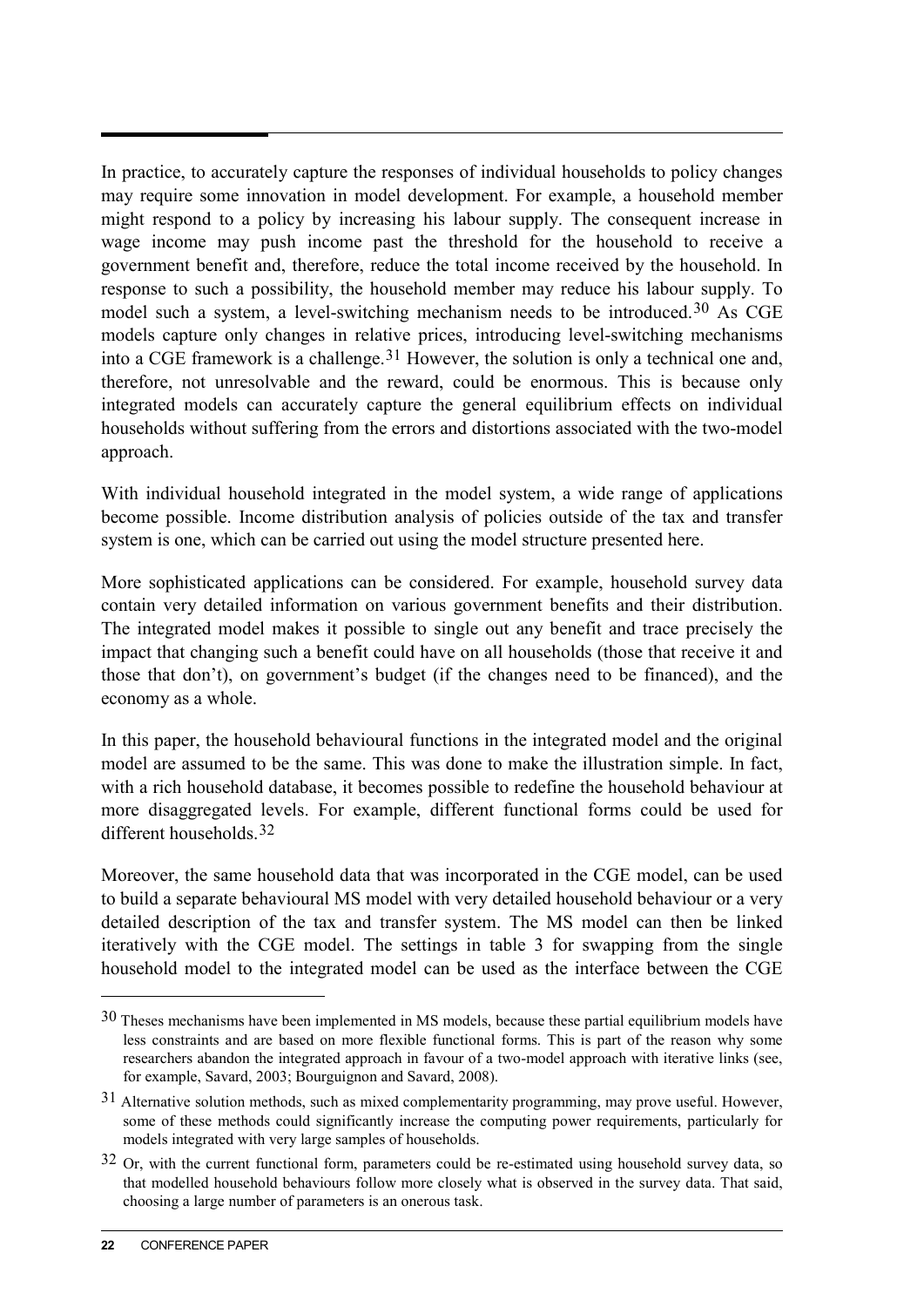model and a separate MS model with individual household behaviours specified on both the goods demand and factor supply sides. In the CGE model, the variable for the demands of the single household for composite goods can be set as exogenous by deleting equation 19, so that they can be determined by the individual households in the MS model. Similarly, the exogenous supplies of factors in the CGE model can also be determined by the household supplies in the MS model.

All prices of goods and factors are determined by the CGE model and supplied to the behavioural MS model, which considers them as exogenous variables. All the quantity variables that relate to the household module, that is, the demands for goods and factor supplies, are determined by the MS, for given prices, and are used to shock the CGE model.

Figure 9 illustrates the links between the CGE model and the MS model. The CGE model generates price changes for the households in the MS model to determine the quantities of their demands for goods and supplies of factors. These quantity changes, in turn, are fed back to the CGE model and determine aggregate household demand for each commodity. These interactions are exactly the same as would be observed in a fully integrated model. The only difference is that the household module is specified independently as a behavioural MS model and is outside the CGE model. Since the databases used by the two models are identical, the iterations between the two models are likely to converge quickly.



### Figure 9 **Linking the CGE model with a MS model**

The integrated model is a very powerful tool for policy analysis, adding a distributional dimension to results, but also, potentially adding to an array of experiments that can be conducted, including differential policy changes across households. This paper provides a CGE model structure, easy to understand and modify, and a simple procedure to reconcile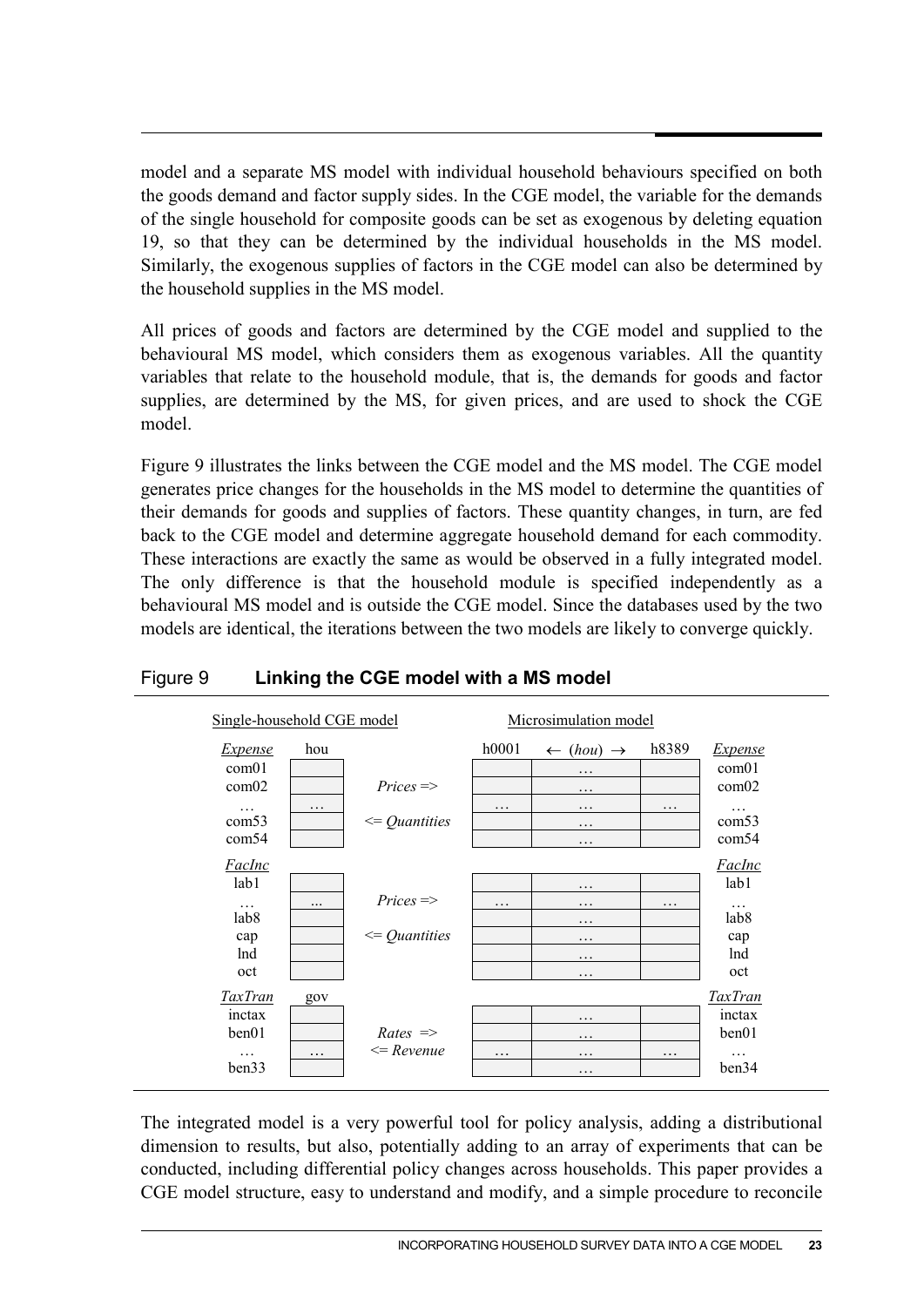the household survey and CGE input-output data sets. More work is required to better capture the behaviours of individual households and their relations with government and the rest of the economy. The method proposed in this paper can be seen as a useful practical step in that direction.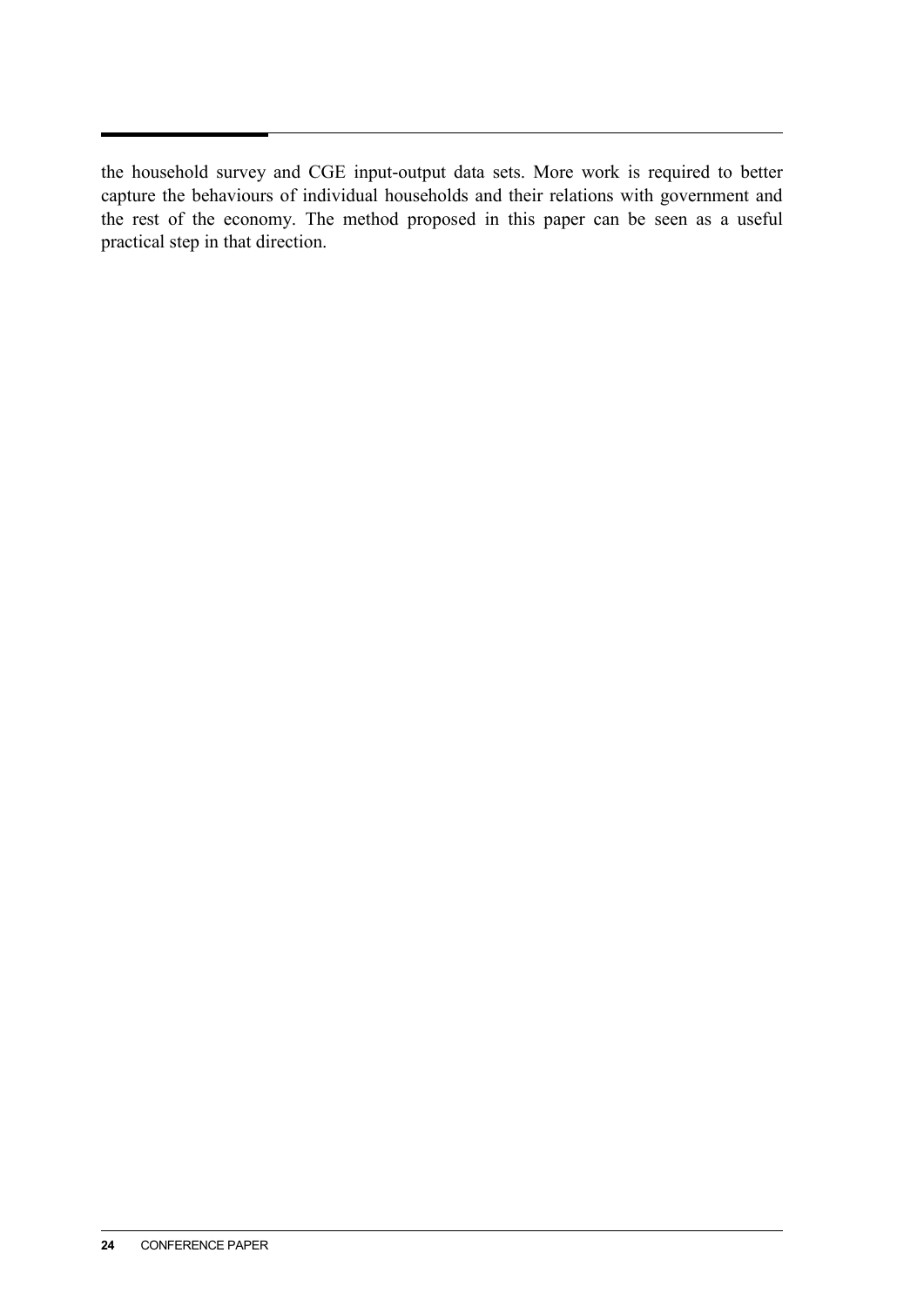## **References**

- Australian Bureau of Statistics 1994, *1993-94 Household Expenditure Survey, Australia*, Unit Record File, Cat. no. 6535.0, Canberra.
- Bourguignon, F. and Savard, L. 2008, 'Distributional effects of trade reform: an integrated macro-micro model applied to the Philippines' labour', Chapter 6 in Bourguignon, F., da Silva, L. and Bussolo, M. (Eds.) *The Impact of Macroeconomic Policies on Poverty and Income Distribution: Macro-Micro Evaluation Techniques and Tools*, Houndmills, UK: Palgrave-Macmillan Publishers Limited, 177-212.
- Cockburn, J. 2001, 'Trade liberalisation and poverty in Nepal: a computable general equilibrium micro simulation analysis', Discussion paper 01-18, CREFA, Universite Laval, October.
- Cockburn, J. 2002, 'Trade liberalisation and poverty in Nepal a computable general equilibrium micro simulation analysis', CSAE WPS/2002-11, CREFA, Université Laval, Quebec.
- Cockburn, J. 2006, 'Trade liberalisation and poverty in Nepal: a computable general equilibrium micro simulation analysis', in Bussolo M and Round J (Eds.), *Globalization And Poverty: Channels And Policies*, London: Routledge, 171-194.
- Cockburn, J., Corong, E. and Cororaton, C. 2008, 'Poverty effects of the Philippines' tariff reduction program: insights from a CGE model', *Asian Economic Journal*, 22(3), 287– 317.
- Cockburn, J., Corong, E. and Cororaton, C. 2010, 'Integrated computable general equilibrium (CGE) micro-simulation approach', *International Journal of Microsimulation*, 3(1) 60-71.
- Cogneau, D. and Robillard, A. S. 2001, 'Growth distribution and poverty in Madagascar: learning from a microsimulation model in a general equilibrium framework', TMD Discussion Paper 61, International Fool Policy Research Institute, Washington, D.C..
- Cogneau, D. and Robilliard, A. S. 2006, 'Growth, distribution and poverty in Madagascar: learning from a microsimulation model in a general equilibrium framework', Chapter 3 in Spadaro A (Ed.), *Microsimulation as a Tool for the Evaluation of Public Policies: Methods and Applications*, Bilbao: Fundacion BBVA.
- Corong, E. L. and Horridge, J. M. 2012, 'PHILGEM: A SAM-based computable general equilibrium model of the Philippines', Working Paper G-227, Centre of Policy Studies, Monash University, April.
- Cororaton, C. B. 2004, 'Analyzing the impact of trade reforms on welfare and income distribution using cge framework: the case of the Philippines', *Philippine Journal of Development*, 57(2), 25-64.
- Cororaton, C. and Cockburn, J. 2005, 'Trade reform and poverty in the Philippines: a computable general equilibrium microsimulation analysis', CIRPÉE working paper 05- 13, Université Laval, Quebec.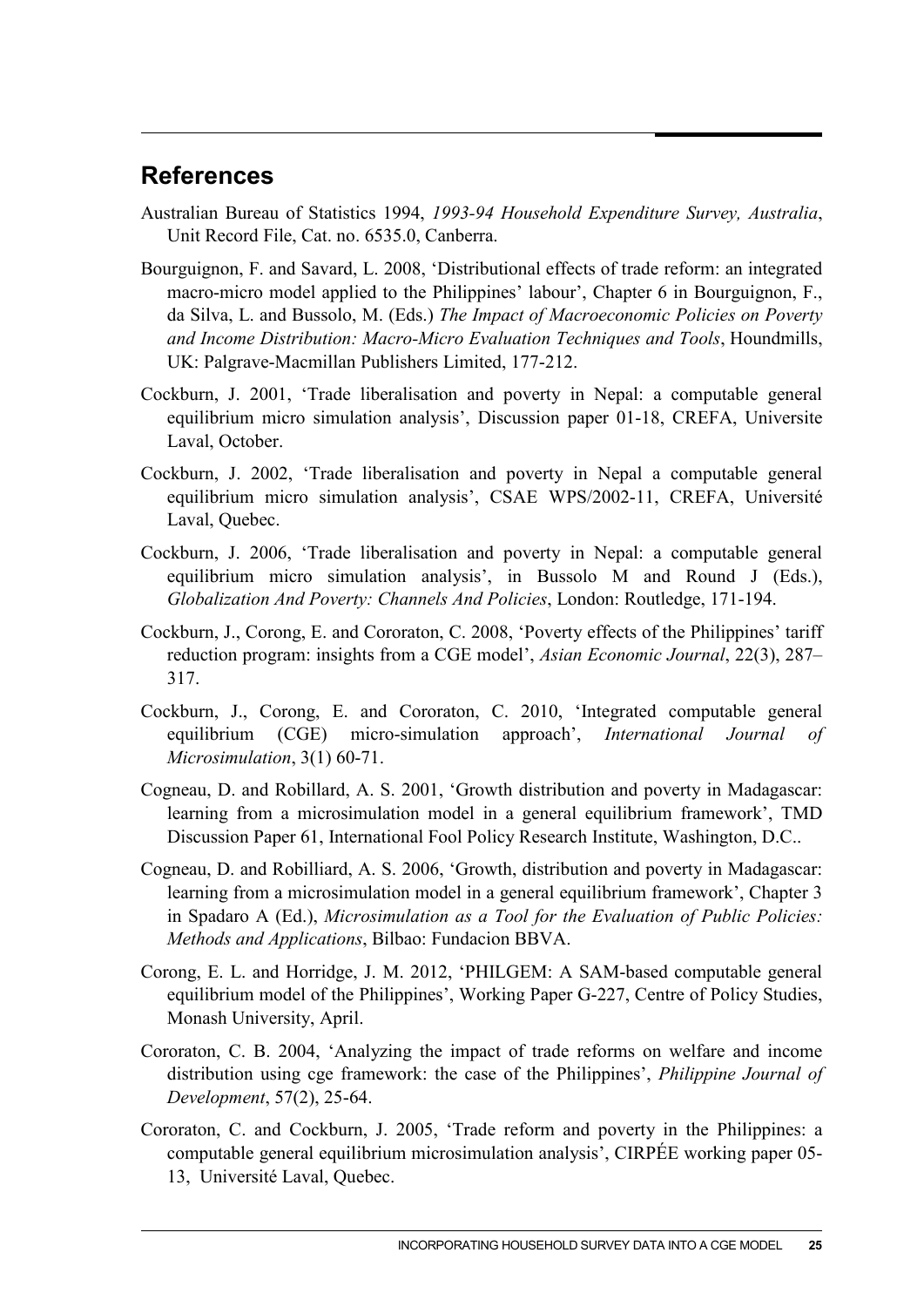- Cororaton, C. and Cockburn, J. 2007, 'Trade reform and poverty-lessons from the Philippines: a CGE microsimulation analysis', *Journal of Policy Modeling*, 20(1), 141- 163.
- Davies, J. B. 2009, 'Combining microsimulation with CGE and macro modelling for distributional analysis in developing and transition countries', *International Journal of Microsimulation*, 49-65.
- Deaton, A. 1997, *The Analysis of Household Surveys: A Microeconometric Approach to Development Policy*, Baltimore: Johns Hopkins University Press for the World Bank.
- Decaluwé, B., Dumont, J-C. and Savard, L. 1999, 'Measuring poverty and inequality in a computable general equilibrium model', Working paper 99-20, *Centre de recherche en économie et finance appliquées* (CREFA), Université Laval, Quebec.
- Lofgren, H., Harris, R. L. and Sherman, R. 2002, *A Standard Computable General Equilibrium (CGE) Model in GAMS*, International Food Policy Research Institute, 2033 K Street, N.W., Washington.
- Lofgren, H., Robinson, S. and El Said, M. 2004, "Poverty and inequality analysis in a general equilibrium framework: the representative household approach", Chapter 15 in Bourguignon, F. and da Silva, A. L. P. (Eds.) *The Impact of Economic Policies on Poverty and Income Distribution: Evaluation Techniques and Tools*, Washington D.C.: The World Bank, 325-339.
- Peter, M. W., Horridge, M., Meagher, G. A., Naqvi, F. and Parmenter, B. R. 1996, 'The Theoretical Structure of Monash-MRF', Centre of Policy Studies/Impact Project Preliminary Working Paper No. OP-85, April.
- Savard, L. 2003, 'Poverty and income distribution in a CGE-household micro-simulation model: top-down/bottom up approach', CIRPEE Working Paper 03-43, Laval University.
- Verikios, G. and Zhang, X. G. 2005, *Modelling Changes in Infrastructure Industries and Their Effects on Income Distribution*, Productivity Commission Research Memorandum, Cat No. MM 44, Australia, September.
- Verikios, G. and Zhang, X-G. 2008, *Distributional Effects of Changes in Australian Infrastructure Industries during the 1990s*, Staff Working Paper, Productivity Commission, Melbourne, January.
- Zhang, X-G. 2013, 'A simple structure for CGE models', presented at the 16th Annual Conference on Global Economic Analysis, Shanghai, China.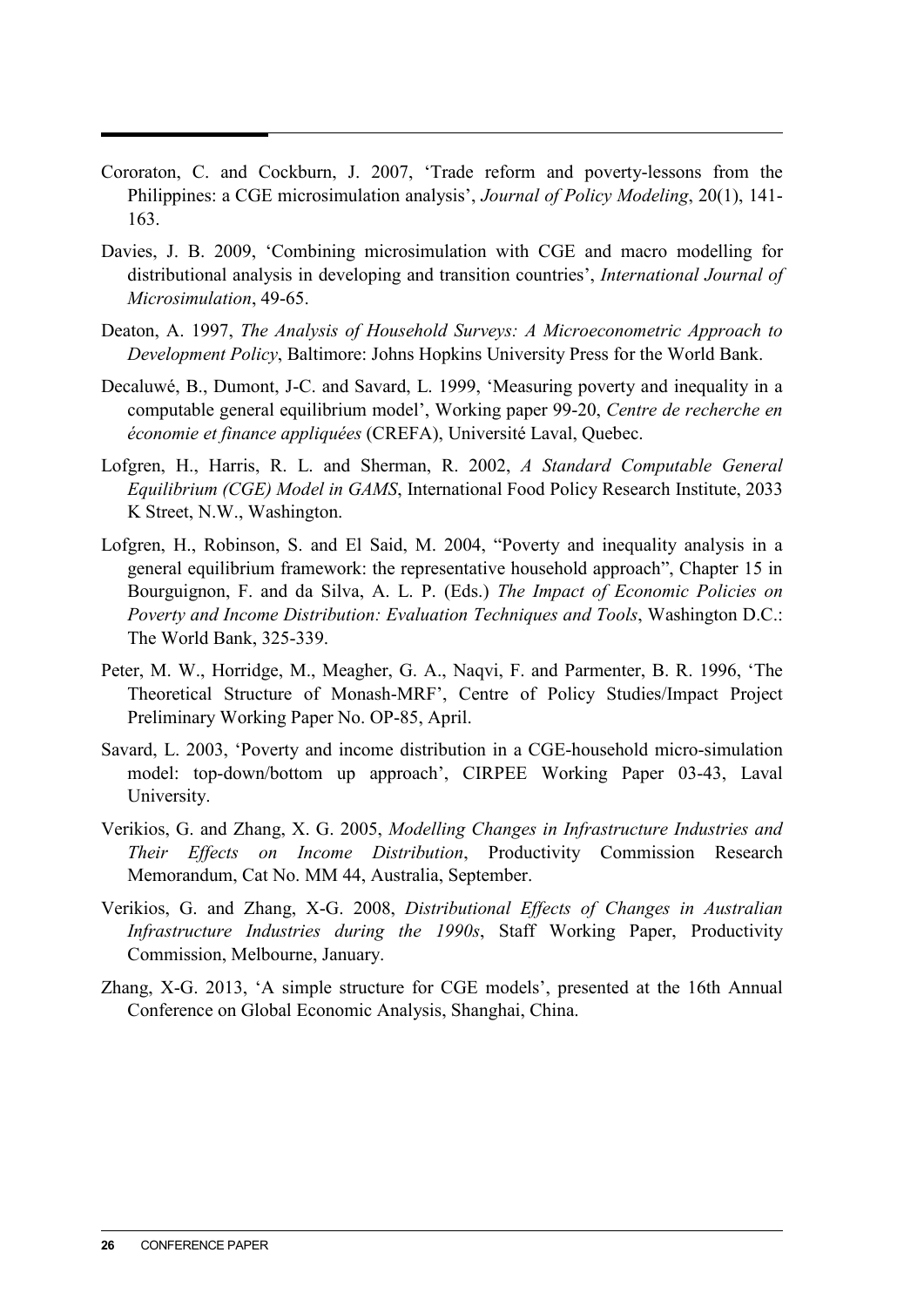# **Appendix**

This Appendix contains the core equation system for the CGE model (table A2). The core equations are the essential equations required for solving the model's general equilibrium solution. The variables that are used solely for reporting results are not included. It also contains an alternative specification for exports in table A3.

The sets used in the equation system are listed in table A1.

| <b>Sets</b>                  | Definitions                                              |
|------------------------------|----------------------------------------------------------|
| $COM(1, \ldots, m)$          | Commodities (indexed by $c$ )                            |
| $IND(1,\ldots,m)$            | Industries (indexed by $i$ )                             |
| SRC(dom, imp)                | Domestic/import sources of commodities (indexed by $s$ ) |
| FUSR(gov, hou, inv)          | Aggregate final users of commodities (indexed by $u$ )   |
| $USR1(=IND, gov, hou)$       | Final users of commodities (indexed by $u$ )             |
| $\text{FAC}(lab, cap, Ind)$  | Primary factors of production (indexed by $f$ )          |
| INC(OCC, cap, lab, Ind, oct) | Household primary income sources (indexed by $c$ )       |

Table A1 **Sets used in the model and database**

### Table A2 **The core equations of a national CGE model**

| 1. Industry demand for inputs (1-5)                                                                                                           |                                     |
|-----------------------------------------------------------------------------------------------------------------------------------------------|-------------------------------------|
| (1) CES demand of industry $i$ for good $c$ from source $s$                                                                                   |                                     |
| $Q_{(c,i,s)}^1 = CES(Q_{s(c,i)}^1, P_{(c,i,s)}^{11}, P_{s(c,i)}^{11})$                                                                        | $(c \in COM; i \in IND; s \in SRC)$ |
| $(2)$ CES price for composite good $c$ for industry i                                                                                         |                                     |
| $P^{t}$ <sub>s (c,i</sub> ) = CES ( $P^{t}$ <sub>(c,i,"dom")</sub> , $P^{t}$ <sub>(c,i,"imp")</sub> )                                         | $(c \in COM; i \in IND)$            |
| (3) Leontief demand of industry $i$ for composite good $c$                                                                                    |                                     |
| $Q^1_{s(c,i)}$ = Leontief $(Q_{(i)})$                                                                                                         | $(c \in COM; i \in IND)$            |
| (4) Producers price of good $c$ from source $s$ for industry $i$                                                                              |                                     |
| $P_{(c,i,s)}^{r1} = \frac{Q_{(c,i,s)}^1 P_{(c,s)} + \sum_{m} Q_{(c,i,s,m)}^{mgl} P_{(m,''dom'')} }{Q_{(c,i,s)}^1 + \sum Q_{(c.i,s,m)}^{mgl}}$ | $(c \in COM; i \in IND; s \in SRC)$ |
| (5) Purchaser's price of good $c$ from source $s$ for industry $i$                                                                            |                                     |
| $P_{(c,i,s)}^{t1} = P_{(c,i,s)}^{r1} (1 + t_{(c,i,s)}^{c1})$                                                                                  | $(c \in COM; i \in IND; s \in SRC)$ |
| where $t_{(c,i,s)}^{c1}$ is the <i>ad valorem</i> rate of tax on good <i>c</i> for industry <i>i</i> from source <i>s</i> .                   |                                     |
| 2. Industry demand for factors (6-10)                                                                                                         |                                     |
| $(6)$ CES demand of industry <i>i</i> for labour occupation $o$                                                                               |                                     |
| $Q_{(o,i)}^{lab} = CES(Q_{(^nlab^n i)}^{fac}, P_{(o)}^{lab}, P_{(^nlab^n i)}^{fac})$                                                          | $(o \in OCC; i \in IND)$            |
| $(7)$ CES price index for composite factor in industry i                                                                                      |                                     |
| $P_{(^\text{v}\!Ia b\!{v}\!I)}^{fac} = CES(P_{(o_1)}^{lab}, , P_{(o_s)}^{lab})$                                                               | $(i \in IND)$                       |

(*To be continued*)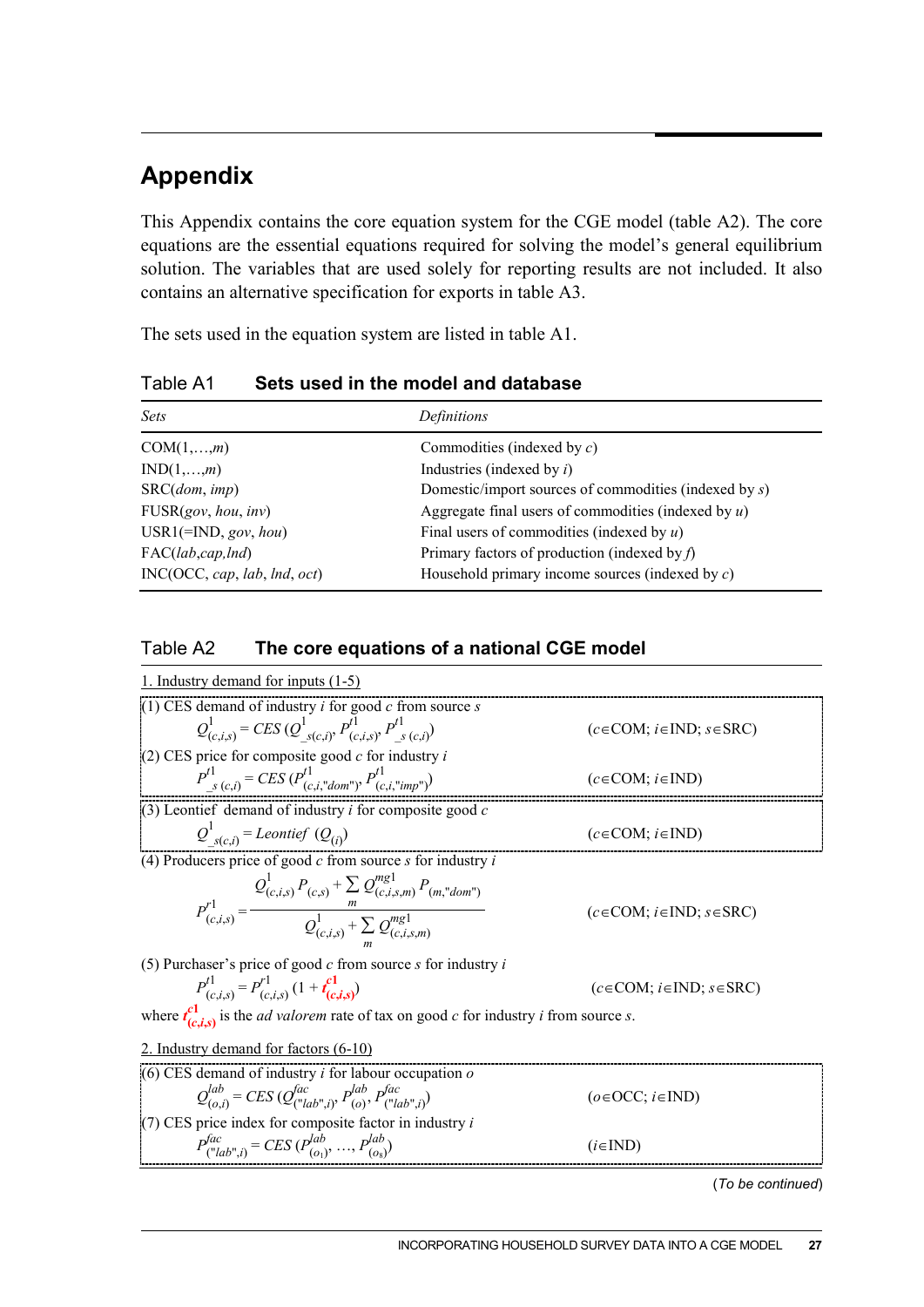# Table A2 **The core equations of a national CGE model (***continued***)**

| (8) CES demand of industry $i$ for factor $f$                                                                                                                                                                                                                                                            |                                                  |
|----------------------------------------------------------------------------------------------------------------------------------------------------------------------------------------------------------------------------------------------------------------------------------------------------------|--------------------------------------------------|
| $Q_{(f,i)}^{fac} = CES(Q_{(i)}, P_{(f,i)}^{fac}, P_{(fi)}^{fac})$                                                                                                                                                                                                                                        | $(f \in \text{FAC}; i \in \text{IND})$           |
| $(9)$ CES price index for a composite factor in industry i                                                                                                                                                                                                                                               |                                                  |
| $P_{f(i)}^{fac} = CES (P_{("cap", i)}^{fac}, P_{("lab", i)}^{fac}, P_{("Ind", i)}^{fac})$                                                                                                                                                                                                                | $(i \in IND)$                                    |
| $(10)$ Leontief demand of industry <i>i</i> for Other Cost Ticket (OCT)                                                                                                                                                                                                                                  |                                                  |
| $Q_{(i)}^{ocl}$ = Leontief $(Q_{(i)})$                                                                                                                                                                                                                                                                   | $(i \in IND)$                                    |
| 3. Total demand for and basic price of goods (11-16)                                                                                                                                                                                                                                                     |                                                  |
| $(11)$ Total demand for good c                                                                                                                                                                                                                                                                           |                                                  |
| $Q_{(c)} = \left\{ \begin{array}{l} \sum_i Q^1_{(c,i, "dom")} + \sum_i Q^2_{(c,u, "dom")} + Q^2_{(c)} \\ \sum Q^1_{(c,i, "dom")} + \sum Q^2_{(c,u, "dom")} + Q^3_{(c)} + Q^{mgn}_{\_cis}(c) \end{array} \right.$                                                                                         | $(c \in NCOM)$                                   |
|                                                                                                                                                                                                                                                                                                          | $(c \in MCOM)$                                   |
| (12) Total demand for margin good $m$                                                                                                                                                                                                                                                                    |                                                  |
| $Q^{mgn}_{cis (m)} = Q^{mgl}_{(c,i,s,m)} + Q^{mgl}_{(c,u,s,m)} + Q^{mgl}_{(c,m)}$                                                                                                                                                                                                                        | $(m \in MCOM)$                                   |
| (13) Leontief demand of industry $i$ for margin good $m$                                                                                                                                                                                                                                                 |                                                  |
| $Q_{(c,i,s,m)}^{mg1}$ = Leontief $(Q_{(c,i,s)}^1)$                                                                                                                                                                                                                                                       | $(c \in COM; i \in IND; s \in SRC; m \in MCOM)$  |
| (14) Leontief demand of usrl $u$ for margin good $m$                                                                                                                                                                                                                                                     |                                                  |
| $Q_{(c, u, s)}^{mg2}$ = Leontief $(Q_{(c, u, s)}^2)$                                                                                                                                                                                                                                                     | $(c \in COM; u \in USA1; s \in SRC; m \in MCOM)$ |
| $(15)$ Leontief demand of exports for margin good m                                                                                                                                                                                                                                                      |                                                  |
| $Q_{(c,m)}^{mg3}$ = Leontief $(Q_{(c)}^3)$                                                                                                                                                                                                                                                               | $(c \in COM; m \in MCOM)$                        |
| (16) Basic price of good $c$ from source $s$                                                                                                                                                                                                                                                             |                                                  |
|                                                                                                                                                                                                                                                                                                          |                                                  |
| $P_{(c,s)} = \left\{ \begin{array}{l} \sum\limits_i Q^1_{-s(i,c)} P'^1_{-s(i,c)} + Q^{fac}_{-f(c)} P'^{ac}_{-f(c)} + Q^{oct}_{(c)} P^{oct}_{(c)} \\ \sum\limits_i Q^1_{-s(i,c)} + Q^{fac}_{-f(c)} + Q^{oct}_{(c)} \\ P^{cif}_{(c)} \textbf{ex} \left(1 + \frac{imp}{t_{(c)}}\right) \end{array} \right.$ | $(c \in COM; s = dom)$                           |
|                                                                                                                                                                                                                                                                                                          | $(c \in COM; s = imp)$                           |

where *ex* is the nominal exchange rate (domestic currency value per unit of foreign currency), and  $t_{(c)}^{imp}$  $\frac{mp}{(c)}$  is the *ad valorem* rate of duty on imported good *c*.

*<sup>U</sup>*4. Final user's and foreign demand for goods (17-24)

(17) CES demand of usr1 *u* for good *c* from source *s*  
\n
$$
Q_{(c,u,s)}^2 = CES (Q_{s(c,u)}^2, P_{(c,u,s)}^2, P_{s(c,u)}^2)
$$
\n(18) CES price for composite good *c* for usr1 *u*  
\n
$$
P_{s(c,u)}^2 = CES (P_{(c,u, "dom^n)}^2, P_{(c,u, "imp^n)}^2)
$$
\n(19) Demand of usr1 *u* for composite good *c*  
\n(19) Demand of usr1 *u* for composite good *c*  
\n
$$
Q_{s(c,u)}^2 = \begin{cases} f(Y_{(u)}^{spd}, P_{s(c,u)}^2) & (c \in COM; u \in USA) \\ L\text{contie}(Q_{(u)}^{imp}) & (c \in COM; u = hou, gov) \end{cases}
$$
\n(2)

(*To be continued*)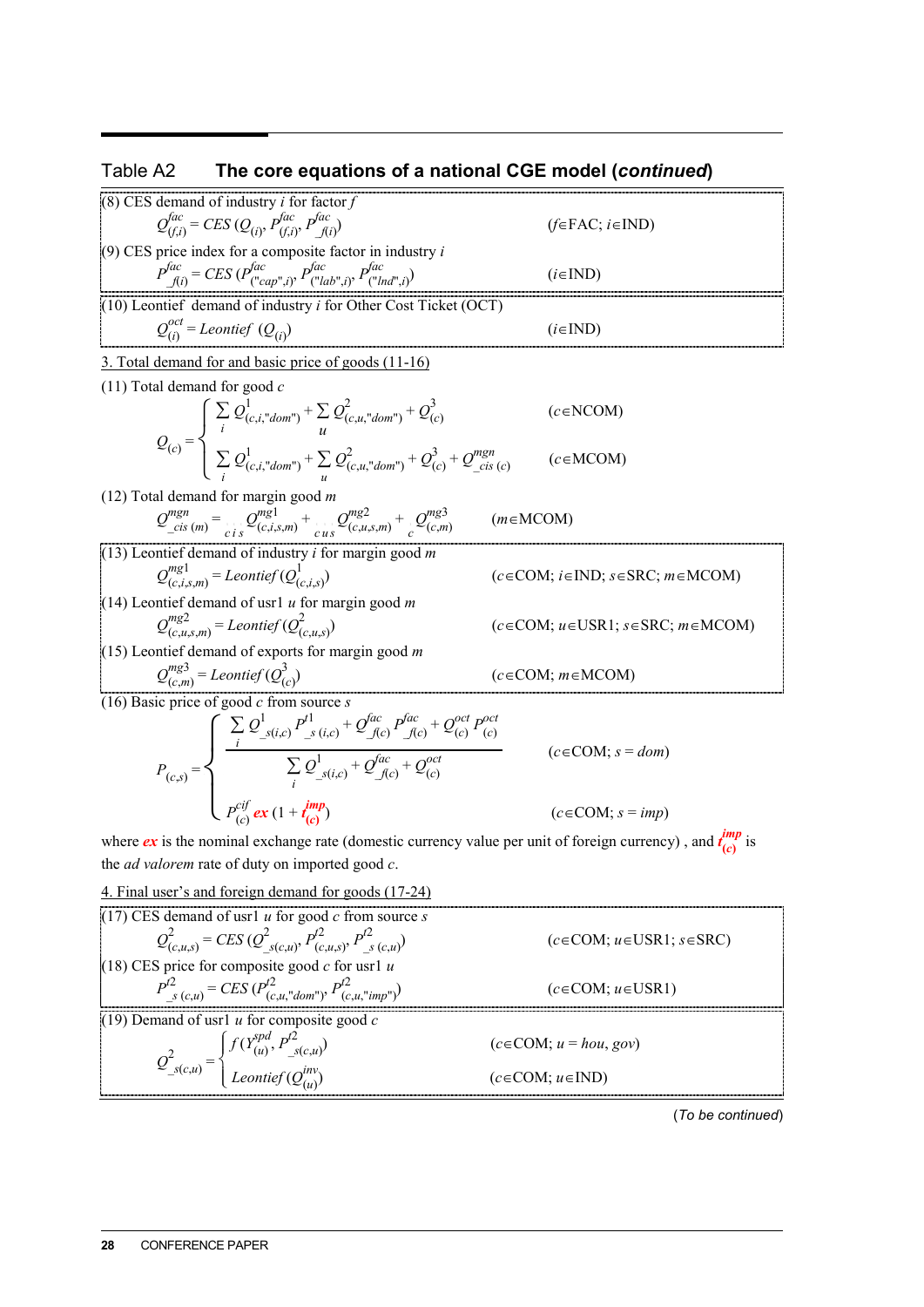#### Table A2 **The core***<sup>E</sup>* **equations of a national CGE model (***continued***)**

(20) Producer price of good *c* from source *s* for usr1 *u*

$$
P_{(c,u,s)}^{2} = \frac{Q_{(c,u,s)}^{2} P_{(c,s)} + \sum_{m} Q_{(c,u,s,m)}^{mg2} P_{(m, "dom")}}{Q_{(c,u,s)}^{2} + \sum_{m} Q_{(c,u,s,m)}^{mg2}}
$$

 $(c \in COM; u \in USR1; s \in SRC)$ 

 $(c \in \text{COM})$ 

(21) Purchaser's price of good *c* from source *s* for usr1 *u*

$$
P_{(c,u,s)}^{l^2} = P_{(c,u,s)}^{l^2} (1 + t_{(c,u,s)}^{l^2})
$$
 (*c* \in COM; *u* \in USA1; *s* \in SRC)

where  $t_c^2$  $\frac{d^2}{dx^2}$  is the *ad valorem* rate of tax on good *c* for usr1 *u* from source *s*.

(22) Foreign demand for export *c*

$$
Q_{(c)}^3 = f\left(\frac{P_{(c)}^{\prime 3}}{ex}\right)
$$

 $(23)$  Producer price of export  $c$ 

$$
P_{(c)}^{r3} = \frac{Q_{(c)}^3 P_{(c, \text{"dom"})} + \sum_{m} Q_{(c, m)}^{m g 3} P_{(m, \text{"dom"})} }{Q_{(c)}^3 + \sum_{m} Q_{(c, m)}^{m g 3}} \qquad (c \in \text{COM})
$$

(24) Purchaser's price of export *c*

$$
P_{(c)}^{t3} = P_{(c)}^{t3} \left(1 + t_{(c)}^{t3}\right)
$$
 (c \in COM)

where  $t_c^3$  $\frac{dS}{dt}$  is the *ad valorem* rate of tax on export *c*.

5. Final user's income and expenditure (25-32)

(25) Total demand for imported good *c*

$$
Q_{(c)}^{imp} = \frac{1}{i} Q_{(c,i,"imp'')}^1 + \frac{1}{i} Q_{(c,u,"imp'')}^2
$$
 (c \in COM)

(26) Primary incomes for household and government

$$
Y_{(u)}^{pri} = \begin{cases} P^{cap} Xcap + \sum_{i} P_{(i)}^{Ind} X_{(i)}^{Ind} + \sum_{o} P_{(o)}^{lab} X_{(o)}^{lab} + P_{cS (u)}^{2} \sum_{i} Q_{(i)}^{oct} & (u = hou) \\ \sum_{c} (\sum_{s} \sum_{i} P_{(c,i,s)}^{r1} Q_{(c,i,s)}^{1} t_{(c,i,s)}^{c1} + \sum_{u} P_{(c,u,s)}^{r2} Q_{(c,u,s)}^{2} t_{(c,u,s)}^{c2}) + P_{(c)}^{r3} Q_{(c)}^{3} t_{(c)}^{c3} \\ + P_{(c)}^{cij} ex Q_{(c)}^{imp} t_{(c)}^{imp} & (u = gov) \end{cases}
$$

(27) Disposable incomes for household and government

$$
Y_{(u)}^{dis} = \begin{cases} Y_{(u)}^{pri} (1 - \textbf{t}^{\textbf{inc}}) & (u = hou) \\ Y_{(u)}^{pri} + Y_{(^\textbf{v}^{\textbf{loc}}}^{pri}) & (u = gov) \end{cases}
$$

where *tinc* is household income tax rate.

(28) Spending incomes for household, government and investor

$$
Y_{(u)}^{spd} = \begin{cases} Y_{(u)}^{dis} (1 - s_{(u)}) & (u = hou) \\ Y_{(u)}^{dis} (1 - s_{(u)}) & (u = gov) \\ Y_{(u)}^{dis} & Y_{(u)}^{dis} (1 - s_{(u)}) + Y_{(u)}^{dis} (1 - s_{(u)}) \\ Y_{(u)}^{dis} (1 - s_{(u)}) & (u = gov) \end{cases}
$$

where  $s_{\binom{n}{k}ou''}$  and  $s_{\binom{n}{k}ou''}$  are household and government saving rates  $(s_{\binom{n}{k}ou''})$  is an *undefined* variable), and *Qnfi* is real net foreign investment inflow.

(*To be continued*)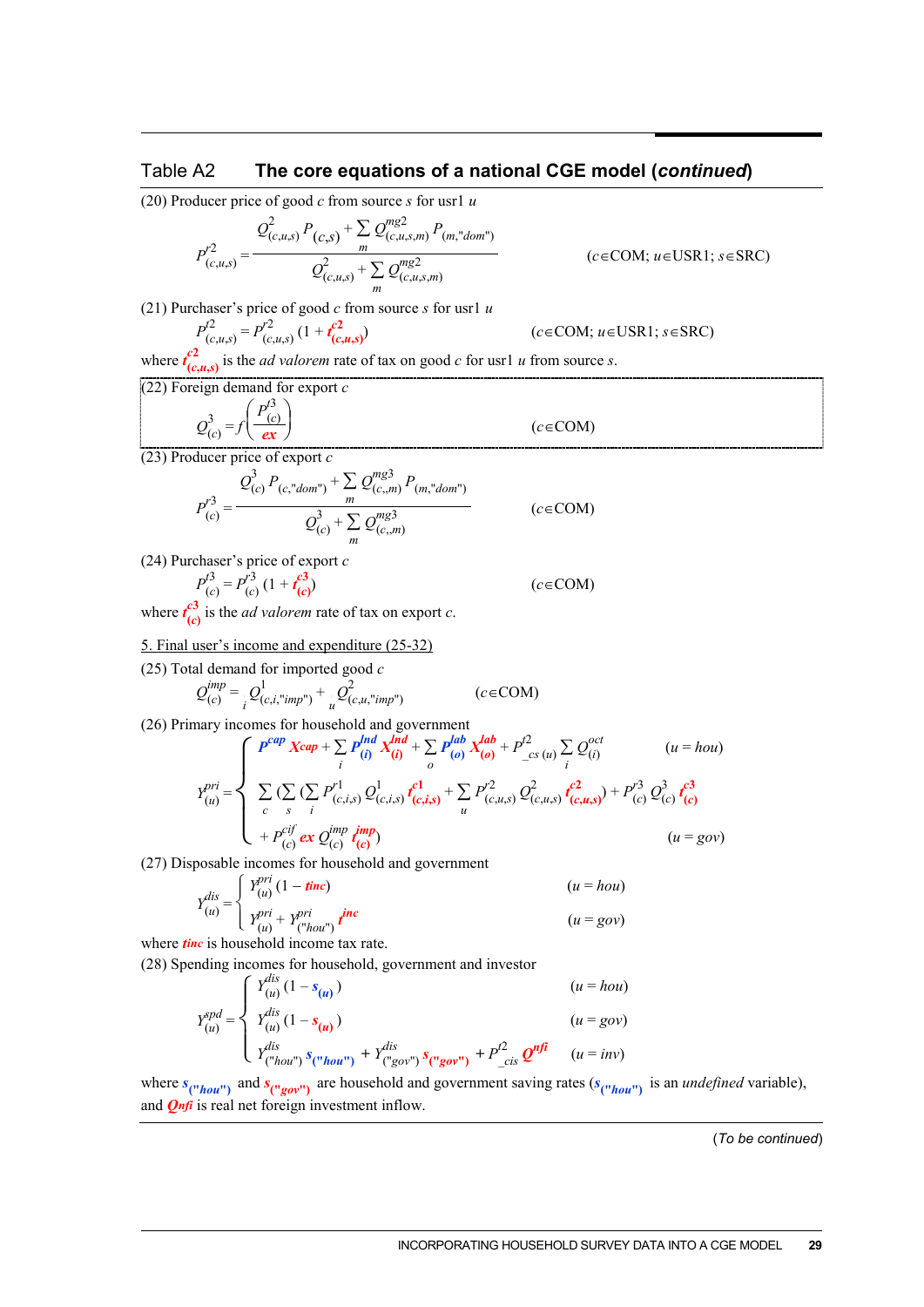#### Table A2 **The core equations of a national CGE model (***continued***)**

(29) Purchaser price index for capital formation

$$
P_{\text{--}cis}^{2} = \frac{1}{\sum_{i \in \text{IND}} Q_{(i)}^{\text{inv}}} \sum_{i \in \text{IND}} Q_{(i)}^{\text{inv}} P_{\text{--}cs(i)}^{2}
$$

(30) Purchaser price index for usr1 *u*

$$
P_{cs(u)}^2 = \frac{1}{\sum_{c} Q_{s(c,u)}^2} \sum_{i} Q_{s(c,u)}^2 P_{s(c,u)}^2
$$
 (*u* \in USR1)

 $(31)$  Investment budget constraint (to determine  $s_{("hou")}$ )

$$
Y_{("inv")}^{spd} = \sum_{i} Q_{(i)}^{inv} P_{\_cs(i)}^{f2}
$$

(32) Leontief demand of industry *i* for capital formation

$$
Q_{(i)}^{inv} = Leontief (Q_{(\text{``cap''}i)}^{fac})
$$

*<sup>U</sup>*6. Factor market equilibrium and factor price determination (33-38)

(33) Basic price of capital

$$
P_{\left(\text{"cap",i}\right)}^{fac} = \frac{d(P_{\left(\text{"cap",i}\right)}^{fac})}{d(P^{cap})} P_{cap} \qquad (i \in \text{IND})
$$

where *Pcap* is the general equilibrium rental price of capital used, an *undefined* variable. (34) Basic price of land

$$
P_{\left(\text{"lnd",i}\right)}^{fac} = \frac{d(P_{\left(\text{"lnd",i}\right)}^{fac})}{d(P_{\left(i\right)}^{Ind})} P_{\left(i\right)}^{Ind} \qquad (i \in \text{IND})
$$

where  $P_{(i)}^{Ind}$  $\frac{du}{dt}$  is the general equilibrium rental price of land used in industry *i*, an *undefined* variable.

 $(i \in \text{IND})$ 

 $(o ∈ OCC)$ 

(35) Basic price of labour occupation *o*

$$
P_{(o)}^{lab} = \frac{d(P_{(o)}^{lab})}{d(P_{(o)}^{lab})} P_{(o)}^{lab}
$$
 (o \in OCC)

where  $P_{(a)}^{lab}$  $\frac{du}{v}$  is the general equilibrium wage rate for occupation *o*, an *undefined* variable.

(36) National capital market equilibrium (to determine *Pcap*)

$$
Xcap = \bigcirc_i Q_{("cap",i)}^{fac}
$$

(37) Industry-specific land market equilibrium (to determine  $P_{(i)}^{Ind}$  $\binom{n}{i}$ 

$$
X_{(i)}^{Ind} = Q_{\left( \begin{smallmatrix} u & u \\ v & v \end{smallmatrix} \right)}^{fac} \qquad (i \in \text{IND})
$$

(38) Occupational labour market equilibrium (to determine  $P_{(0)}^{lab}$  $\binom{10}{2}$ 

$$
\frac{lab}{(o)} = \bigcup_{i} \frac{Q_{(o,i)}^{lab}}{Q_{(o,i)}}
$$

*XA*

Notes:

1. Variables in red colour are set as exogenous in the basic closure.

2. Variables in blue colour are *undefined*.

3. Equations shaded in yellow are the *market clearing conditions* required to determine the *undefined* variables.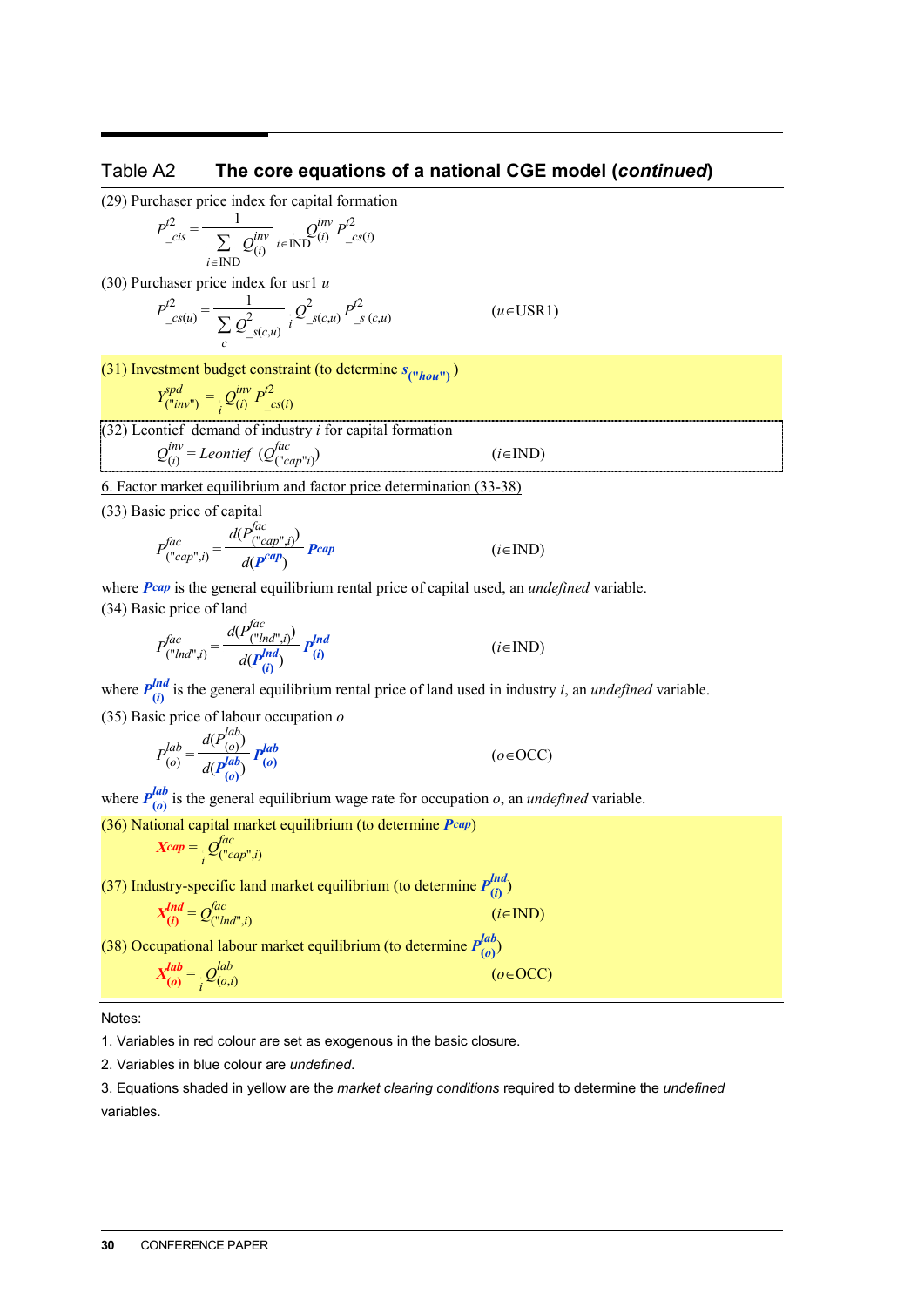#### Table A3 **Alternative specification: CET supplies of domestic and exported goods**

 $(c \in \text{COM})$ 

(1) CET supply of good *c* for domestic market

$$
Q_{(c)}^{dom} = CET(Q_{(c)}, P_{(c)}^{dom}, P_{(c, \text{"dom"})})
$$

where  $P_{(c)}^{dom}$  $\frac{A^{i\omega m}}{(c)}$  is the basic price of domestic good *c*, an *undefined* variable.

(2) CET supply of good *c* for export market (to determine  $P_{(c)}^{exp}$  $\binom{exp}{c}$ 

$$
Q_{(c)}^3 = CET(Q_{(c)}, P_{(c)}^1, P_{(c, \text{"dom"})})
$$
 (c \in COM)

(Note: as  $Q_{(c)}$  is redefined as a CET composite good, an *undefined* variable, equation 11 needs to be deleted.)

(3) CET price index for composite good *c* (to determine  $Q_{(c)}$ )

$$
P_{(c, "dom")} = CES(P_{(c)}^{dom}, P_{(c)}^{i3})
$$
 (c \in COM)

(4) Total demand for good *c* for domestic market (to determine  $P_{(c)}^{dom}$  $\binom{n \times n}{n}$ 

$$
Q_{(c)}^{dom} = \begin{cases} \sum_{i} Q_{(c,i, "dom")}^{1} + \sum_{u} Q_{(c,u, "dom")}^{2} & (c \in \text{NCOM}) \\ \sum_{i} Q_{(c,i, "dom")}^{1} + \sum_{u} Q_{(c,u, "dom")}^{2} + Q_{\text{cis}(c)}^{mgn} & (c \in \text{MCOM}) \end{cases}
$$

(5) Producer price of export *c*

$$
P_{(c)}^{r3} = \frac{Q_{(c)}^3 P_{(c)}^{exp} + \sum_{m} Q_{(c,m)}^{mg3} P_{(m, \text{"dom"}\choose m}}{Q_{(c)}^3 + \sum_{m} Q_{(c,m)}^{mg3}}
$$
 (c \in COM)

where  $P_{(c)}^{exp}$  $\frac{dx p}{(c)}$  is the basic price of export *c*, an *undefined* variable.

(Note: this equation is used to replace equation 23 to redefine  $P_C^{3}$  $\binom{3}{c}$ 

Notes:

1. Variables in red colour are set as exogenous in the basic closure.

2. Variables in blue colour are *undefined*.

3. Equations shaded in yellow are the *market clearing conditions* or *price equalisation conditions* required to determine the *undefined* variables.